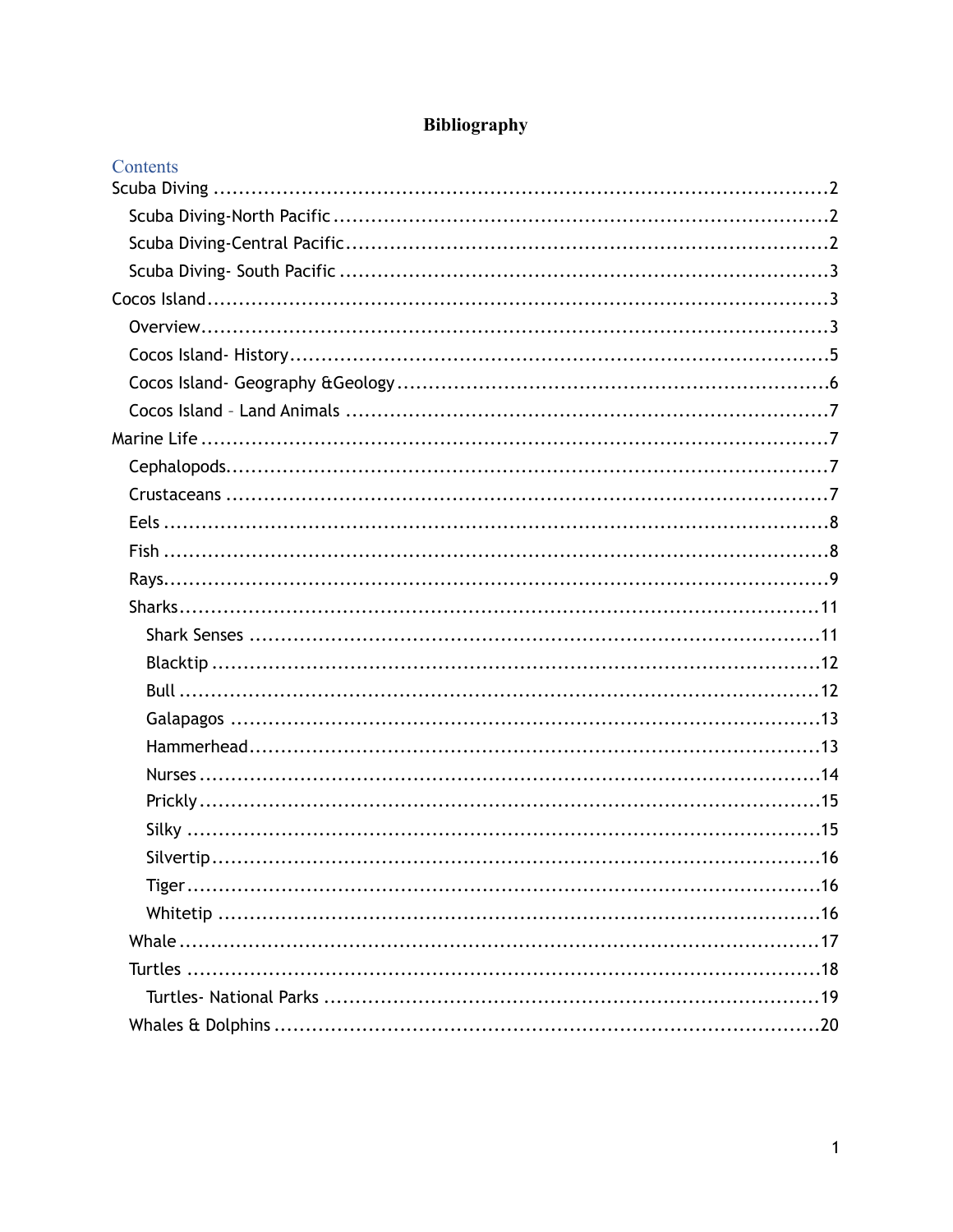#### <span id="page-1-0"></span>**Scuba Diving**

Cortés, J and I.S. Wehrtmann. "Diversity of Marine Habitats of the Caribbean and Pacific of Costa Rica." *Marine Biodiversity of Costa Rica, Central America*, vol. 86, Netherlands, 2009, pp. 1–45. *Crossref*, doi[:10.1007/978-1-4020-8278-8\\_1](https://doi.org/10.1007/978-1-4020-8278-8_1).

CostaRica.com. "Snorkeling & Diving." *Costa Rica*, 2014. Web.

Stanley, K. "What Is the Thermal Dome?" *The Tico Times Costa Rica*, 2006. Web.

## <span id="page-1-1"></span>*Scuba Diving-North Pacific*

ACG. "Páginas de Especies" Área de Conservación Guanacaste, 2012. Web.

DBDA. "Dive Sites*" Deep Blue Diving Adventures in Costa Rica*, 2015. Web.

Jones, C. "Diving Flamingo: Guide to Diving Flamingo with Marine Life & Dive Centre Information." *Dive Report*, 2011. Web.

Rocket Frog Divers. "Costa Rica Local Diving*" Scuba Dive Costa Rica*, 2016. Web.

S.S. "Whale- and Dolphin-Watching" *Summer Salt*, 2011. Web.

UNESCO. "Area de Conservación Guanacaste" *UNESCO World Heritage Centre*, 2017. Web.

## <span id="page-1-2"></span>*Scuba Diving-Central Pacific*

H.D. "Playa Herradura-Costa Rica" *Herradura Divers*, 2015. Web.

McCabe, G. "Tambor Dive Sites" *Montezuma Costa Rica*, 2012. Web.

Oceans Unlimited. "Scuba Diving Manuel Antonio" *Scuba Diving Costa Rica*, 2015. Web.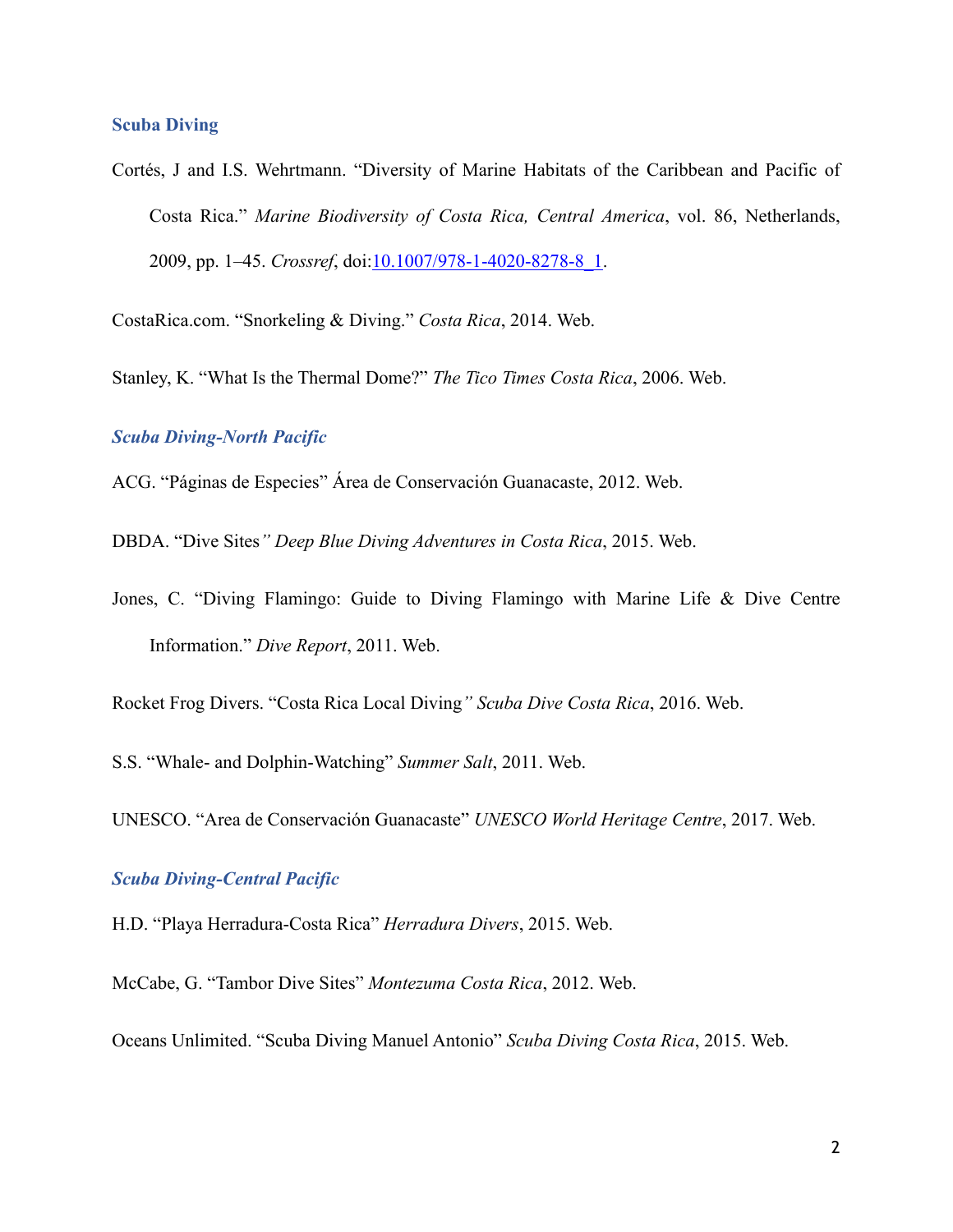### <span id="page-2-0"></span>*Scuba Diving- South Pacific*

Brown, W. "Discover the World of Aggressor." *Aggressor Liveaboards*, 2015. Web.

Okeanos Aggressor. "Caño Island Dive Map." *Dive Costa Rica Islands*, 2009. Web.

Salas, E, et al. "Peces marinos de la Reserva Biológica Isla del Caño: Estructura de las comunidades de peces de arrecife y lista taxonómica actualizada de los peces costeros." *Rev. Biol. Trop.*, vol. 63, 2015, p. 20.

#### <span id="page-2-1"></span>**Cocos Island**

#### <span id="page-2-2"></span>*Overview*

- Breedy, O., et al. "A New Family of Soft Corals (Anthozoa, Octocorallia, Alcyonacea) from the Aphotic Tropical Eastern Pacific Waters Revealed by Integrative Taxonomy." *Systematics and Biodiversity*, vol. 10, no. 3, Sept. 2012, pp. 351–59. *Crossref*, doi: [10.1080/14772000.2012.707694](https://doi.org/10.1080/14772000.2012.707694).
- Briggs, M. *Cocos Island Venture*. Borden Publishing Company. 1950.
- CDFW. "Common Parasites of California Marine Fishes." *California Department of Fish and Wildlife*, 2015. Web.
- Cortés, J., et al. "Elasmobranchs Observed in Deepwaters (45-330m) at Isla Del Coco National Park, Costa Rica (Eastern Tropical Pacific)." *Revista de Biología Tropical*, vol. 60, Nov. 2012, pp. 257–73. *SciELO*.
- Cortés, J., et al. "Marine Biodiversity of Eastern Tropical Pacific Coral Reefs." *Coral Reefs of the Eastern Tropical Pacific*, Springer, Dordrecht, 2017, pp. 203–50. *link.springer.com*, doi: [10.1007/978-94-017-7499-4\\_7](https://doi.org/10.1007/978-94-017-7499-4_7).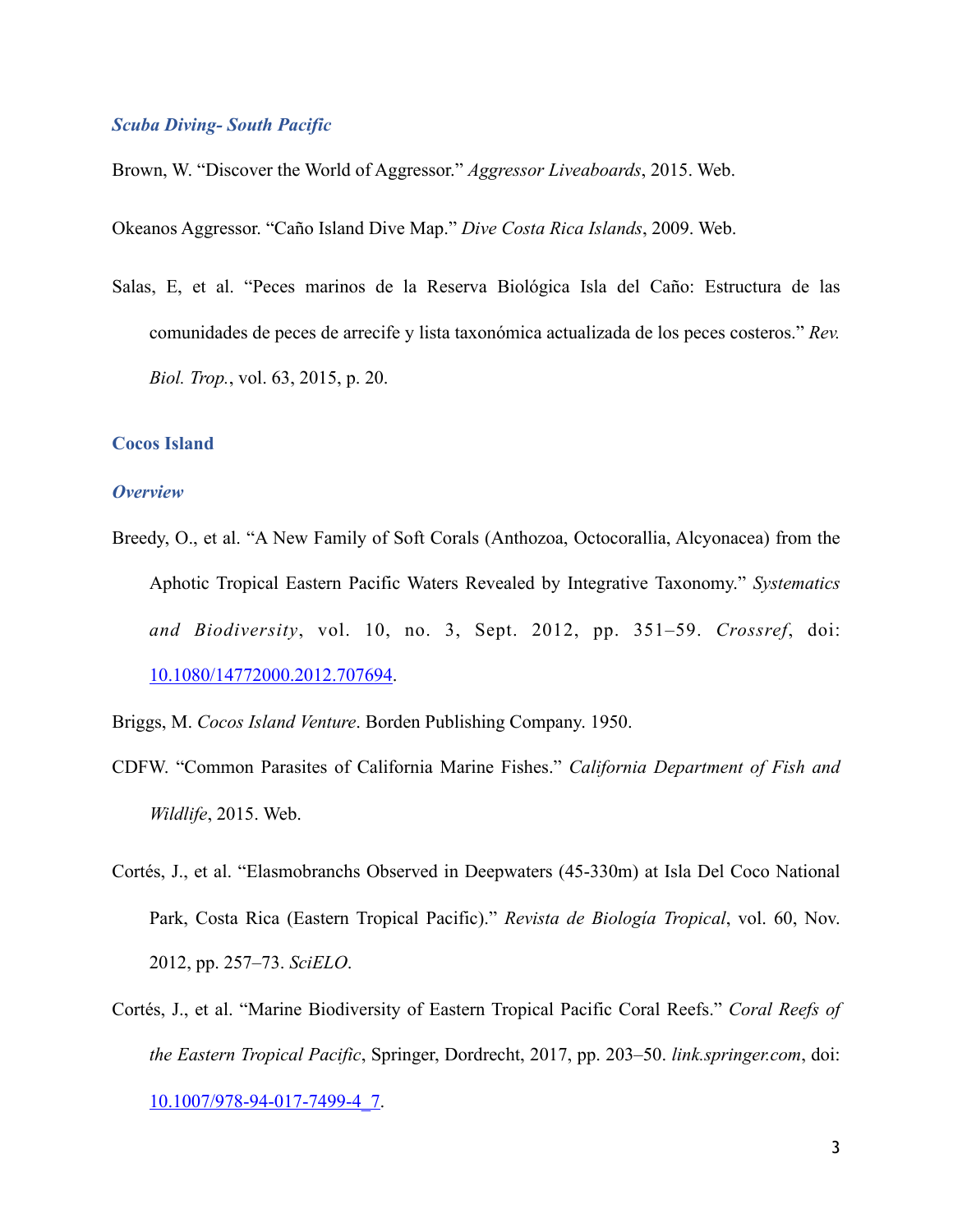- Cortés, J., and H. Reyes-Bonilla. "Human Influences on Eastern Tropical Pacific Coral Communities and Coral Reefs." *Coral Reefs of the Eastern Tropical Pacific*, Springer, Dordrecht, 2017, pp. 549–63. *link.springer.com*, doi:[10.1007/978-94-017-7499-4\\_20.](https://doi.org/10.1007/978-94-017-7499-4_20)
- Cressey, R. "Copepods Parasitic on Sharks from the West Coast of Florida." *Smithsonian Contributions to Zoology*, vol. 38, no. 30, 1970, pp. 1–36.
- Dojiri, M., and J. Ho. *Systematics of the Caligidae, Copepods Parasitic on Marine Fishes*. 2013. *Google Books*. Web.
- Michael, S. W. *Reef Sharks & Rays of the World.* Lighthouse Press, 2005.
- Montoya, M. "Aves marinas de la Isla del Coco, Costa Rica, y su conservación." *Rev. Biol. Trop.*, vol. 56, 2008, p. 18.
- Ruiz, E, and S. Trujillo. "Sphyrna Lewini (Scalloped Hammerhead Shark)." *Animal Diversity Web*, 2012. Web.
- Slud, P. The Birds of Cocos Island [Costa Rica]. p. 44.
- Starr, R. M., et al. "Deepwater Fish Assemblages at Isla Del Coco National Park and Las Gemelas Seamount, Costa Rica." *Rev. Biol. Trop.*, vol. 60, 2012, p. 16.
- White, E. R., et al. "Shifting Elasmobranch Community Assemblage at Cocos Island-an Isolated Marine Protected Area: Elasmobranch Community Shifts." *Conservation Biology*, vol. 29, no. 4, Aug. 2015, pp. 1186–97. *Crossref*, doi:[10.1111/cobi.12478](https://doi.org/10.1111/cobi.12478).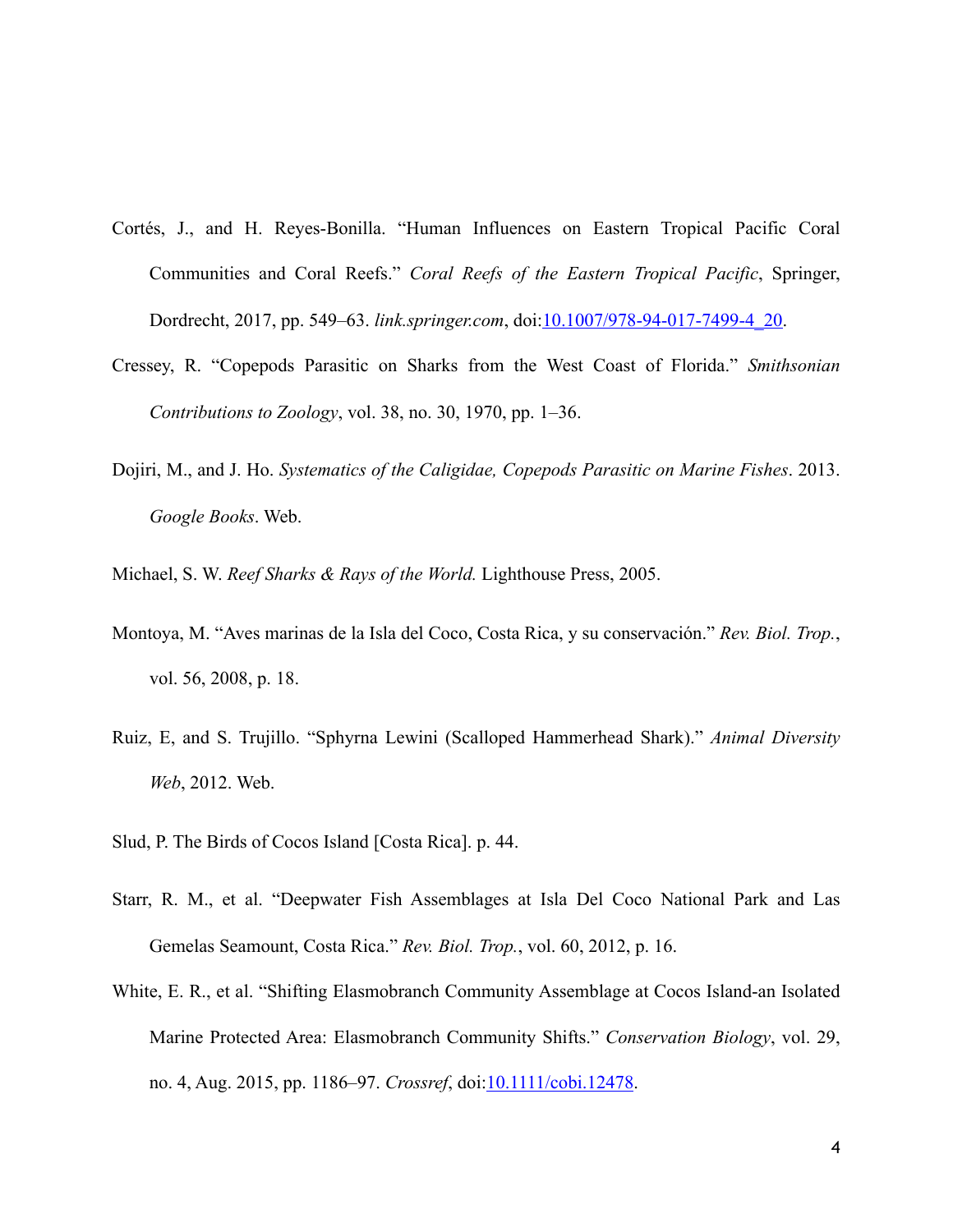## <span id="page-4-0"></span>*Cocos Island- History*

Belcher, S.E., et al. *Narrative of a Voyage Round the World*. Henry Colburn, 1843.

- Colnett, J., and W. Combe. *A Voyage to the South Atlantic and Round Cape Horn into the Pacific Ocean*. London: Printed for the author by W. Bennett, sold by A. Arrowsmith, Charles Street, Soho 1798. *Internet Archive*. Web.
- Combing, B. "Forgotten Kingdoms: August Gissler's Cocos." *Beachcombing's Bizarre History Blog*, 2013. Web.
- Cortés, J., and S. Blum. "Life to 450 m depth at Isla del Coco, Costa Rica." *Revista de Biología Tropical*, vol. 56, no. 2, 2008.
- Dampier, W. *A New Voyage Round the World: The Journal of an English Buccaneer*. Hummingbird Press, 1999.
- Hancock, R., and J. Weston. *The Lost Treasure of Cocos Island*. Thomas Nelson & Sons, 1960.
- Kerr, R. *General History and Collection of Voyages and Travels*. 1811. Web.
- Montoya, M. "Notas históricas sobre la ornitología de la Isla del Coco, Costa Rica." *Brenesia*, vol. 68, 2007, pp. 37–57.
- Preston, D., and M. Preston. *A Pirate of Exquisite Mind: The Life of William Dampier: Explorer, Naturalist, and Buccaneer*. Doubleday, 2004.
- Shelvocke, G., and W. Betagh. *A Privateer's Voyage Around the World*. J. Cape & H. Smith, 1930.
- Soto, M. "Isla del Coco: La cárcel más remota." *La Nación*, 2014. Web.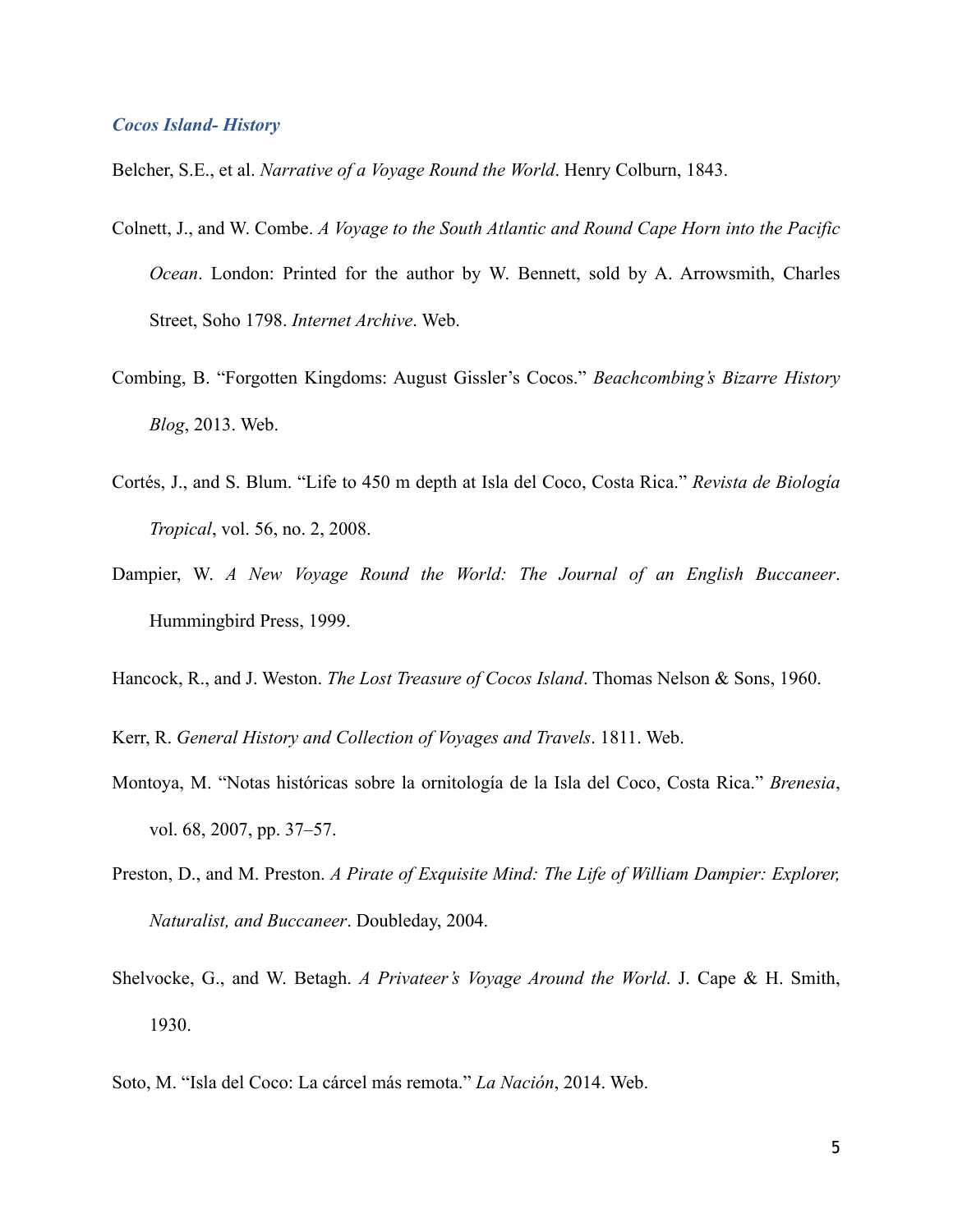- The John Carter Brown Library. "A New Map of the Isthmus of Darian in America & Bay of Panama the Gulph of St. Michal with Its Islands, & Countries Adjacent." *Image Collections*, 2010. Web.
- Vitello, P. "Hans Hass, Early Undersea Explorer, Dies at 94." *The New York Times*, 2013. *NYTimes.com*. Web.
- Wafer, L. *A New Voyage and Description of The Isthmus of America*. Kessinger Publishing, 2004.
- Weston K., and J. Christopher. *La Isla del Coco*. The Mario Sotela Pacheco Fundation, 1992.
- Zeledón C, et al. *Los Viajes de Cockburn y Lièvre por Costa Rica*. Editorial Universidad Estatal a Distancia, 2014.

<span id="page-5-0"></span>*Cocos Island- Geography &Geology* 

Beebe, W. *The Arcturus Adventure*. G. P. Putnam's Sons, 1926.

Meldahl, K. *Magnetic Reversals and Sea Floor Spreading*. 2011. *YouTube*, Web.

NASA. "Ocean's Vertical Structure." *Ocean Motion*, 2017, Web.

Rogers, A.D. *The Biology, Ecology and Vulnerability of Seamount Communities*. p. 12.

- Rojas, W., and G. Alvarado. "Marco geológico y tectónico de la Isla del Coco y la región marítima circunvecina, Costa Rica." *Rev. Biol. Trop.*, vol. 60, 2012, p. 18.
- US Department of Commerce, National Oceanic and Atmospheric Administration. "Seamounts." *National Ocean Service*, 2017. Web.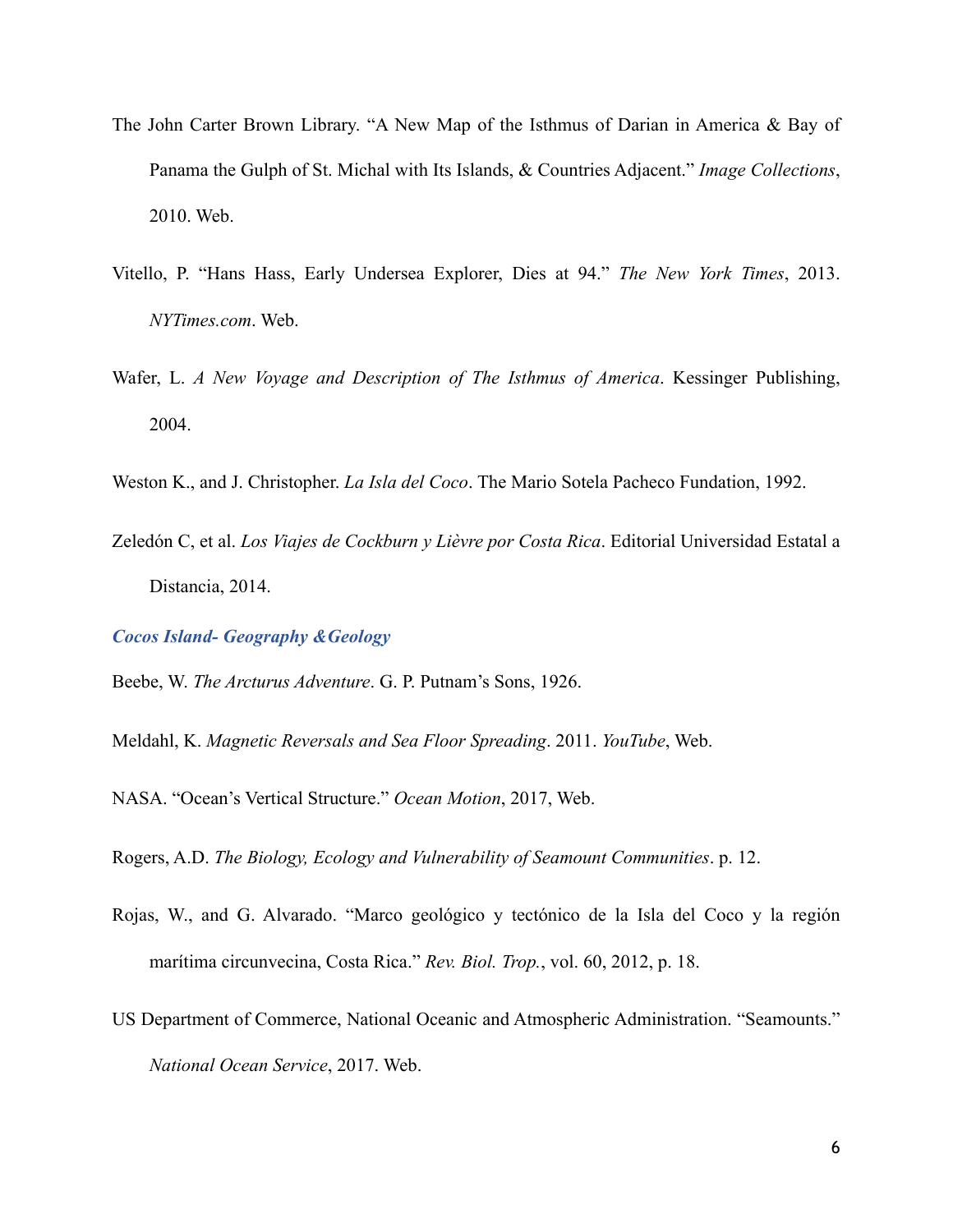Wyrtki, K. "Upwelling in the Costa Rica Dome." *Fishery Bulletin*, vol. 63, no. 2, 1964, p. 18.

# <span id="page-6-0"></span>*Cocos Island – Land Animals*

- Bolaños, R., and E. Díaz. "Diccionario histórico- toponímico de la Isla del Coco, Costa Rica." *Rev. Biol. Trop.*, vol. 60, 2012, p. 14.
- Chaves, G., and L.W. Porras. "Sphaerodactylus Pacificus." *The IUCN Red List of Threatened Species*, 2013. Web.

Leenders, T. *A Guide to Amphibians and Reptiles of Costa Rica*. Zona Tropical, 2001.

## <span id="page-6-1"></span>**Marine Life**

International Union for Conservation of Nature and Natural Resources. *Red List of Threatened Species*. 2017. Web.

Froese, R. Pauly, E. "Scientific Database". *FishBase*. 2000. Web.

## <span id="page-6-2"></span>*Cephalopods*

Hanlon, Roger. "Cephalopod Dynamic Camouflage." *Current Biology*, vol. 17, no. 11, June 2007, pp. R400–04. *Crossref*, doi[:10.1016/j.cub.2007.03.034](https://doi.org/10.1016/j.cub.2007.03.034).

# <span id="page-6-3"></span>*Crustaceans*

Animal Planet. "Hermit Crab." *Animal Planet*, 2012. Web.

- Hensley, S., and N. Shute. "Mantis Shrimp's Incredible Eyesight Yields Clues for Detecting Cancer." *Shots Health News from NPR*, 2016. Web.
- Hernáez, P., et al. "Population Demography and Spatial Distribution of the Mantis Shrimp Squilla Biformis (Stomatopoda, Squillidae) from Pacific Costa Rica." *Marine Ecology Progress Series*, vol. 424, 2011, pp. 157–68. *ResearchGate*, doi:[10.3354/meps08982.](https://doi.org/10.3354/meps08982)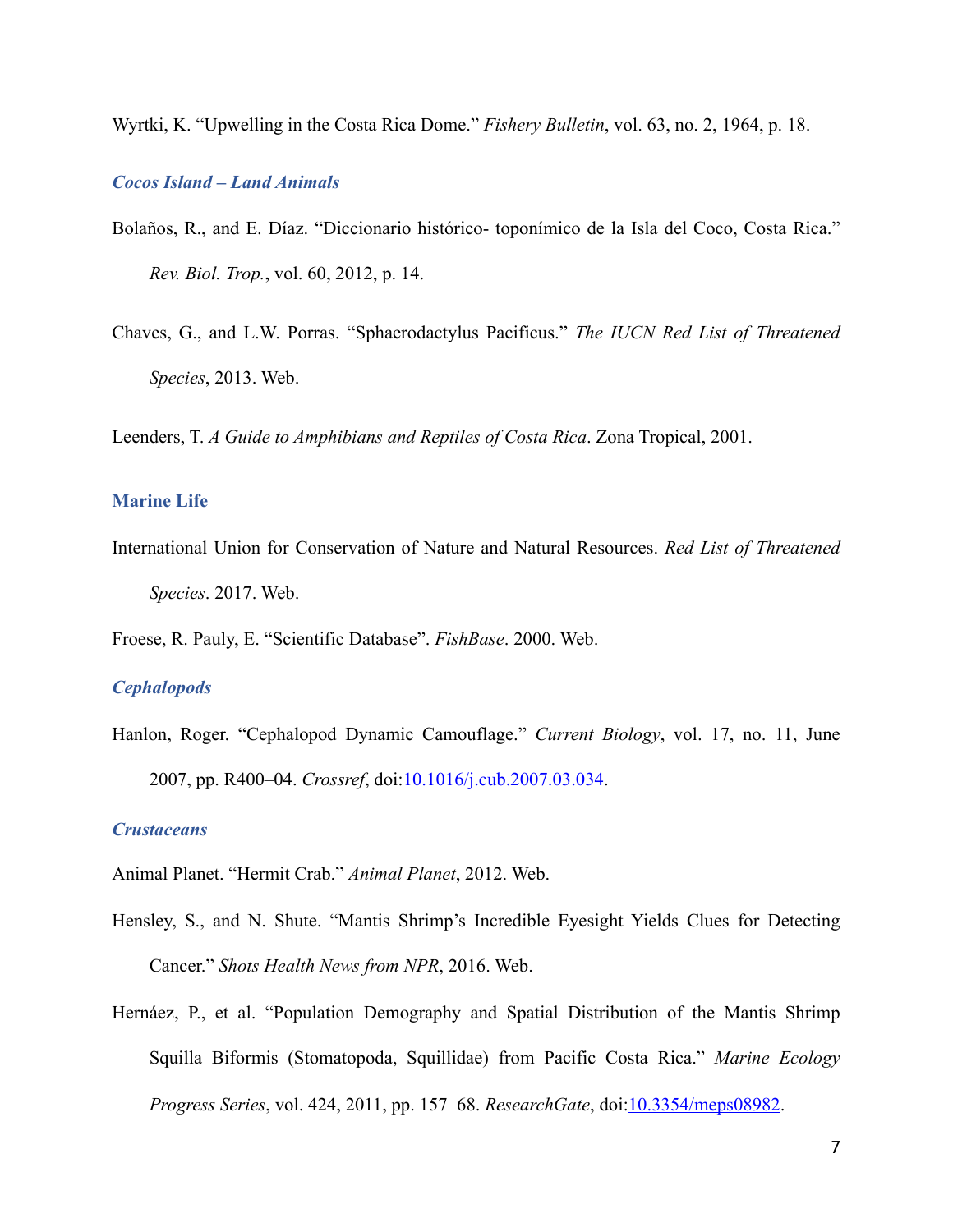Kurta, A. "Social Facilitation of Foraging Behavior by the Hermit Crab, Coenobita Compressus, in Costa Rica." *Biotropica*, vol. 14, no. 2, 1982, pp. 132–36. *JSTOR*, doi:[10.2307/2387742.](https://doi.org/10.2307/2387742)

L.A. "Harlequin Shrimp." *Live Aquaria*, 2016. Web.

Thacker, R. "Food Choices of Land Hermit Crabs (Coenobita Compressus H. Milne Edwards) Depend on Past Experience." *Journal of Experimental Marine Biology and Ecology*, vol. 199, Aug. 1996, pp. 179–91. *ResearchGate*, doi[:10.1016/0022-0981\(95\)00192-1.](https://doi.org/10.1016/0022-0981(95)00192-1)

### <span id="page-7-0"></span>*Eels*

Garilao, C. "Heteroconger Klausewitzi." *FishBase*, 2008. Web.

## <span id="page-7-1"></span>*Fish*

BBC. "Checkmate, Devious Defences." *BBC*, 2010. Web.

- Beller, P. "Bodianus Diplotaenia (Mexican Hogfish)." *Ocean Oasis*, 2000. Web.
- Bussing, W. and M. López. "Peces de Isla del Coco y peces arrecifales de la costa pacífica de centro américa meridional." *Revista de Biología Tropical*, vol. 52, no. 3, 2004.

Dames, N. "Biogeography of the Pacific Seahorse." *San Francisco State University*, 2000. Web.

EOL. "Batfish - Ogcocephalus Porrectus." *Encyclopedia of Life*, 2010. Web.

- Erisman, B., et al. "Observations of Spawning in the Leather Bass at Cocos Island, Costa Rica." *Environmental Biology of Fishes*, vol. 85, no. 1, May 2009, pp. 15–20. *link.springer.com*, doi:[10.1007/s10641-009-9463-x.](https://doi.org/10.1007/s10641-009-9463-x)
- Grey, Z. *Tales of Fishing Virgin Seas*. Derrydale Press; Distributed by National Book Network, 2000.
- Grove, J., and R. Lavenberg. *The Fishes of the Galapagos Islands*. Stanford University Press, 1997.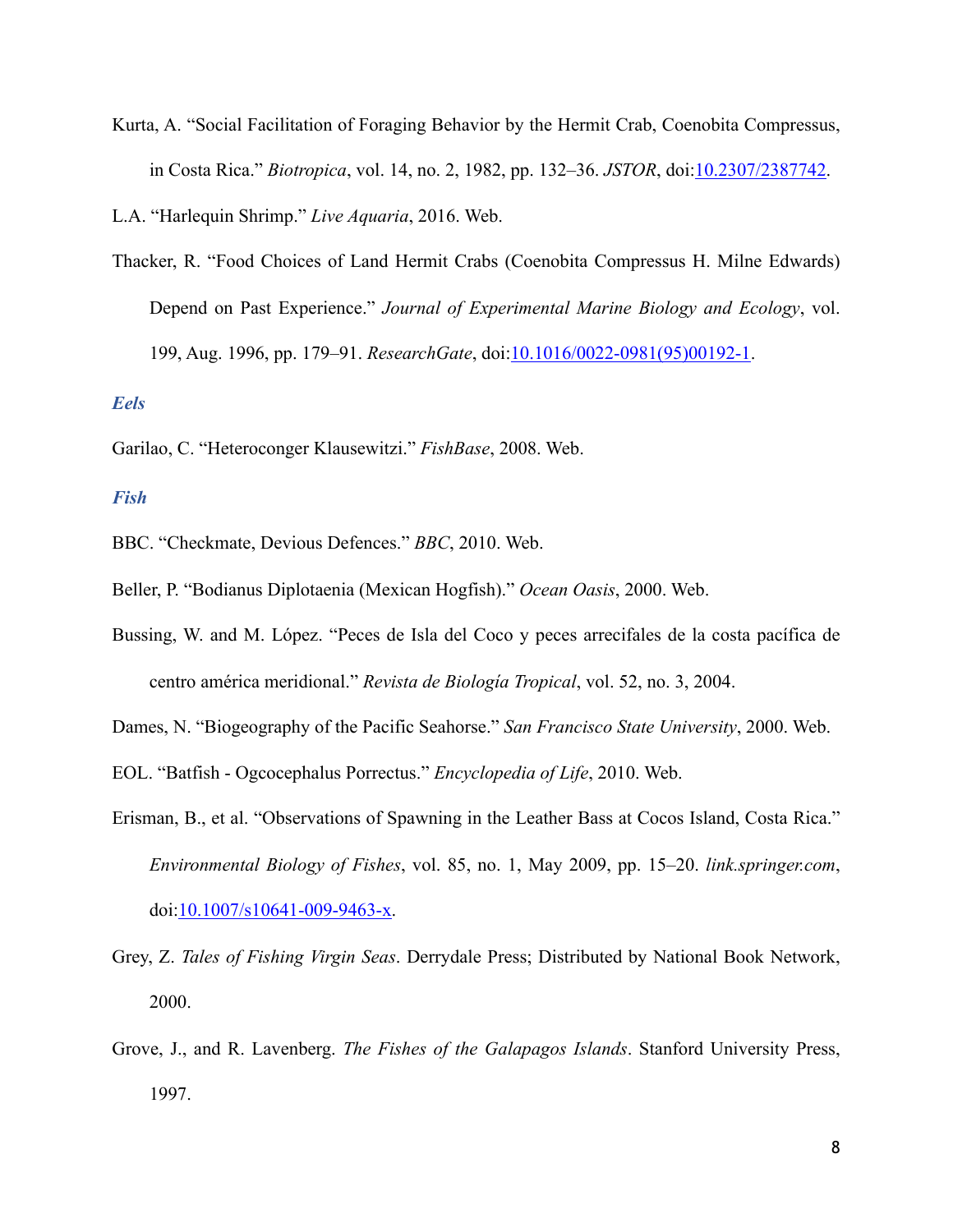Halstead, B., and D. Schall. "A Report on the Poisonous Fishes Captured During the Woodrow G. Krieger Expedition to Cocos Island." *Pacific Science*, vol. 10, 1956, p. 7.

Humann, P., and N. Deloach. *Reef Fish Identification: Baja to Panama*. New World, 2004.

Klimley, A., et al. "The Home of Blue Water Fish." *American Scientist*, vol. 93, 2005, p. 8.

López-Garro, A., et al. "La pesca ilegal en el Parque Nacional Isla del Coco, Costa Rica." *Revista de Biología Tropical*, vol. 64, no. 1, Mar. 2016, p. 249. *Crossref*, doi:[10.15517/](https://doi.org/10.15517/rbt.v64i1.23454) [rbt.v64i1.23454.](https://doi.org/10.15517/rbt.v64i1.23454)

Media, J. *The Coastal Guide of South Africa*. Jacana Media, 2007.

- Pai-Lei, L., and K. T. Shao. "A Review of the Carangid Fishes (Family Carangidae) from Taiwan with Descriptions of Four New Records." *Zoological Studies*, vol. 38, no. 1, 1999, pp. 33– 68.
- Rowe, C. "Fishing Away Marine Conservation: Poverty, Resource Dependence, and Poor Management in Cuajiniquil, Costa Rica". *Department of Environmental Studies of Amherst College,* 2011, p. 97.
- Sazima, I., et al. "Fishes Associated with Spinner Dolphins at Fernando de Noronha Archipelago, Tropical Western Atlantic: An Update and Overview." *Neotropical Ichthyology*, vol. 4, no. 4, Dec. 2006, pp. 451–55. *Crossref*, doi[:10.1590/S1679-62252006000400009](https://doi.org/10.1590/S1679-62252006000400009).

#### <span id="page-8-0"></span>*Rays*

Ari, C. "Encephalization and Brain Organization of Mobulid Rays (Myliobatiformes, Elasmobranchii) with Ecological Perspectives." *The Open Anatomy Journal*, vol. 3, no. 1, 2011. *benthamopen.com*, doi:[10.2174/1877609401103010001.](https://doi.org/10.2174/1877609401103010001)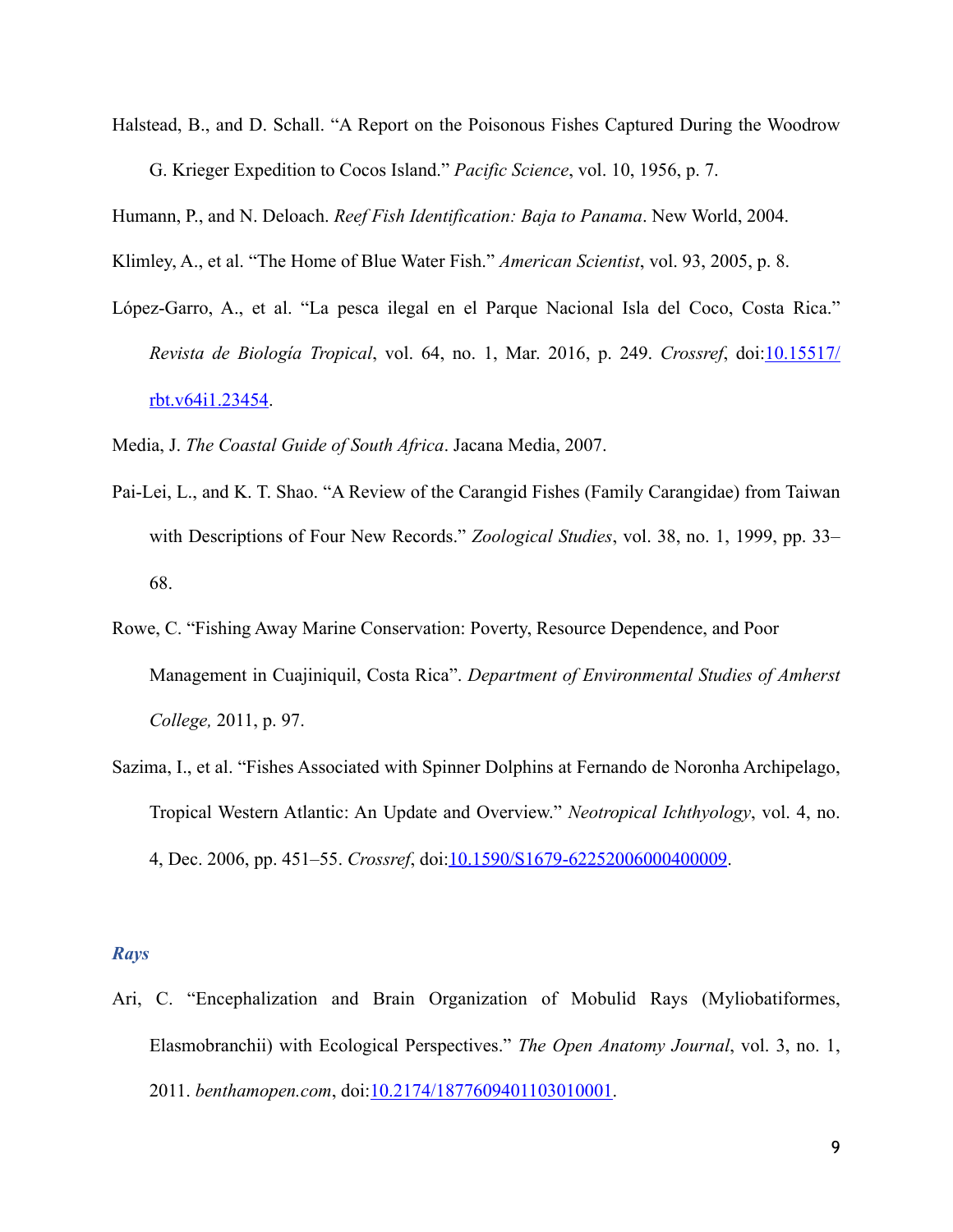- Ari, C. "Rapid Coloration Changes of Manta Rays (Mobulidae)." *Biological Journal of the Linnean Society*, vol. 113, no. 1, 2014, pp. 180–93. *onlinelibrary.wiley.com*, doi[:10.1111/bij.](https://doi.org/10.1111/bij.12321) [12321](https://doi.org/10.1111/bij.12321).
- C.B.P. "Cownose Ray." *Chesapeake Bay Program*, 2015. Web.
- Garrison, G. *Peces de la Isla del Coco*. Editorial INBio, 2005.
- López-Garro, A., and I. Zanella. "Capturas de la raya Dasyatis longa (Myliobatiformes: Dasyatidae) en las pesquerías artesanales de Golfo Dulce, Costa Rica." *Rev. Biol. Trop.*, vol. 63, 2015, p. 10.
- Michael, S.W. *Reef Sharks & Rays of the World.* Lighthouse Press, 2005.
- Passarelli, N., and A. Piercy. "Manta Birostris." *Florida Museum of Natural History*, 2015. Web.
- Pavic, I. "Dasyatis Americana (Kit)." *Animal Diversity Web*, 2012. Web.
- Schweitzer, Jeff, and G. Notarbartolo di Sciara. "The Rete Mirabile Cranica in the GenusMobula: A Comparative Study." *Journal of Morphology - J MORPHOL*, vol. 188, May 1986, pp. 167–78. *ResearchGate*, doi[:10.1002/jmor.1051880204.](https://doi.org/10.1002/jmor.1051880204)
- Smith, J., and J. Merriner. "Age and Growth, Movements and Distribution of the Cownose Ray in Chesapeake Bay." *Estuaries*, vol. 10, no. 2, 1987, pp. 153–64. *link.springer.com*, doi: [10.2307/1352180](https://doi.org/10.2307/1352180).
- The Associated Press. "Stingray Kills Woman on Boat." *NBC News*, 2013. Web.
- Thorrold, S., et al. "Extreme Diving Behaviour in Devil Rays Links Surface Waters and the Deep Ocean." *Nature Communications*, vol. 5, July 2014, p. 4274. *www.nature.com*, doi:[10.1038/](https://doi.org/10.1038/ncomms5274) [ncomms5274.](https://doi.org/10.1038/ncomms5274)
- Webb, J. "Deep Dives of Devil Rays Solve 'mystery' of Warm Brain." *BBC News*, 2014. Web.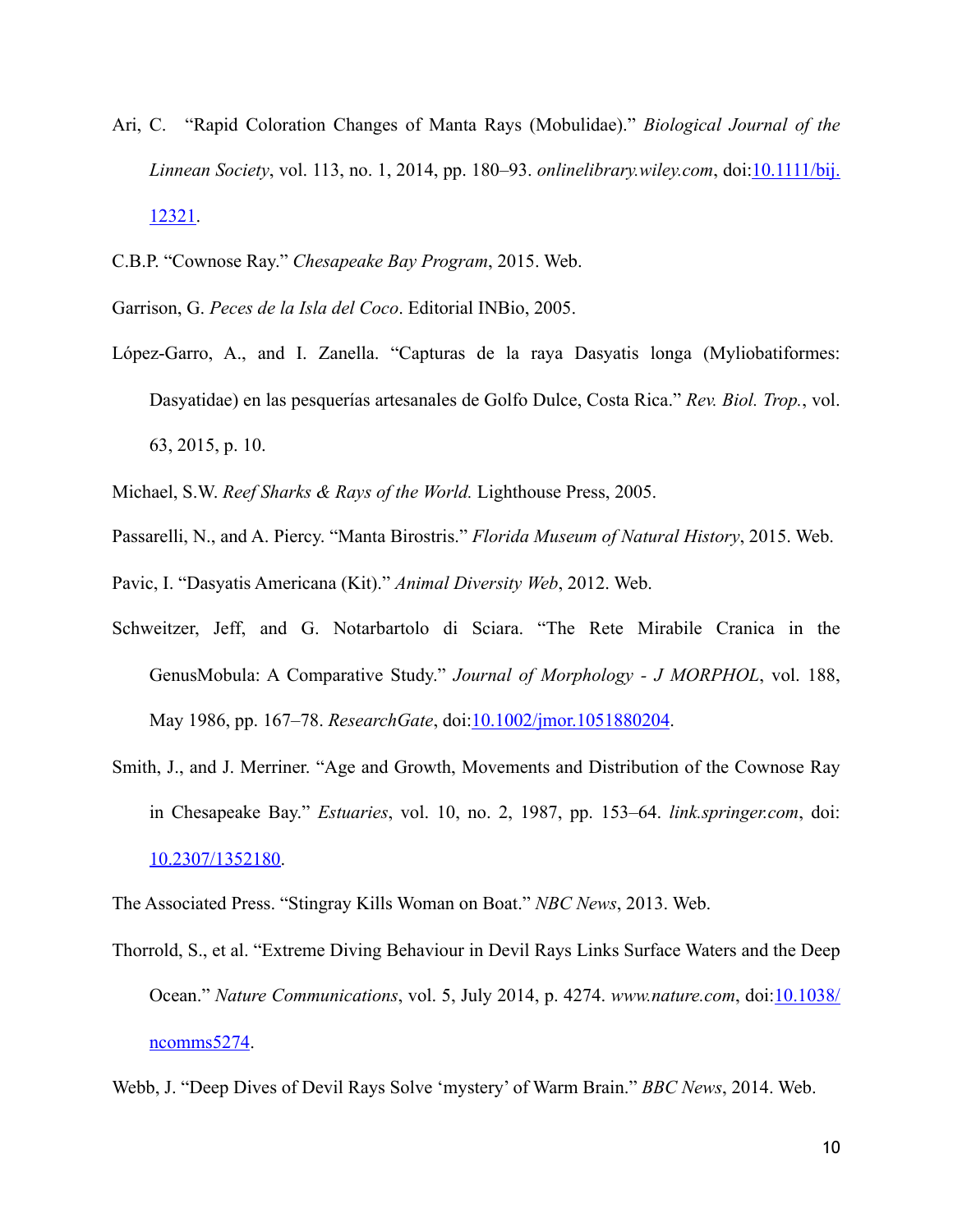# <span id="page-10-0"></span>*Sharks*

## <span id="page-10-1"></span>*Shark Senses*

American Museum of Natural History. *Shark & Ray Myths*. 2001. Web.

S.T. "Discover Sharks." *The Shark Trust*, 2017. Web.

FMNH. "Shark Biology." *Florida Museum of Natural History*, 2017. Web.

- Gelatt, K., and D. Brooks. "Chapter 7 Surgical Procedures for the Conjunctiva and the Nictitating Membrane." *Veterinary Ophthalmic Surgery*, W.B. Saunders, 2011, pp. 157–90. *ScienceDirect*, doi:[10.1016/B978-0-7020-3429-9.00007-9.](https://doi.org/10.1016/B978-0-7020-3429-9.00007-9)
- Handwerk, B. "Do Hammerheads Follow Magnetic Highways in Migration?" *National Geographic News*, 2002. Web.

Harris, T. "How Sharks Work." *How Stuff Works*, 2001. Web.

Klimley, A. "Shark Trails of the Eastern Pacific." *American Scientist*, vol. 103, no. 4, 2015, p. 276. *Crossref*, doi[:10.1511/2015.115.276.](https://doi.org/10.1511/2015.115.276)

Martin, A. "What Makes a Shark a Shark?" *Biology of Sharks and Rays*, 2003. Web.

- Maxwell, D. "Sharks Use Seamounts as a Compass to Navigate Through the Ocean." *National Geographic Blog*, 2016Web.
- Reader's Digest. *Sharks: Silent Hunters of the Deep*. Reader's Digest; Distributed by Random House, 1995.
- Seabrook, A. "Why Do Animals' Eyes Glow in The Dark?" *NPR.Org*, 2008. Web.
- Sewell, T. "Biomimicry Shark Denticles." *Smithsonian Ocean*, 1997. Web.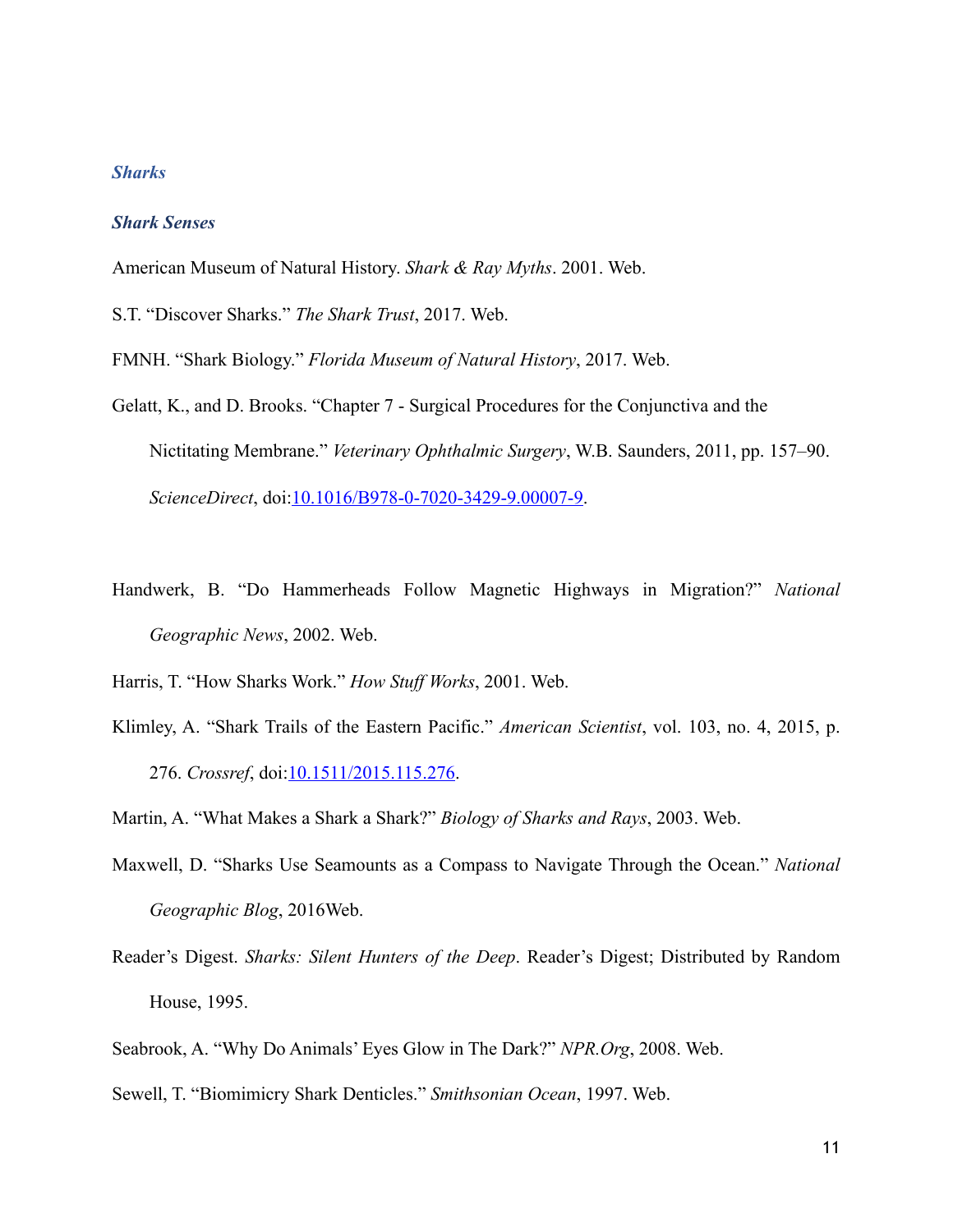Shark Savers. "Shark Eyesight." *Shark Savers: Wild Aid*, 2008. Web.

### <span id="page-11-0"></span>*Blacktip*

- Burgess, H. G., and S. Branstetter. "Carcharhinus Limbatus (Blacktip Shark)." *The IUCN Red List of Threatened Species*, 2009. Web.
- Heupel, M. *Carcharhinus Melanopterus*. International Union for Conservation of Nature, 2009. Web.
- López-Garro, A., et al. "First Record of the Blacktip Reef Shark Carcharhinus Melanopterus (Carcharhiniformes: Carcharhinidae) from the Tropical Eastern Pacific." *Rev. Biol. Trop.*, vol. 60, 2012, p. 4.
- Zanella, I, et al. "Poblaciones de tiburones en las Bahías Chatham y Wafer del Parque Nacional Isla del Coco, Costa Rica." *Revista de Biología Tropical*, vol. 64, Mar. 2016, p. 177. *ResearchGate*, doi[:10.15517/rbt.v64i1.23424](https://doi.org/10.15517/rbt.v64i1.23424).

# <span id="page-11-1"></span>*Bull*

- Bryant, C. "How Bull Sharks Work." *HowStuffWorks*, 2014. Web.
- Curtis, T. "Carcharhinus Leucas." *Florida Museum of Natural History*, 2000. Web.
- Handwerk, B. "Bull Shark Threat: They Swim Where We Swim." *National Geographic News*, 2005. Web.
- Lowe-McConnell, R., and T. Thorson. "Investigations of the Ichthyofauna of Nicaraguan Lakes." *Copeia*, vol. 1977, no. 1, Mar. 1977, p. 199. *Crossref*, doi[:10.2307/1443541.](https://doi.org/10.2307/1443541)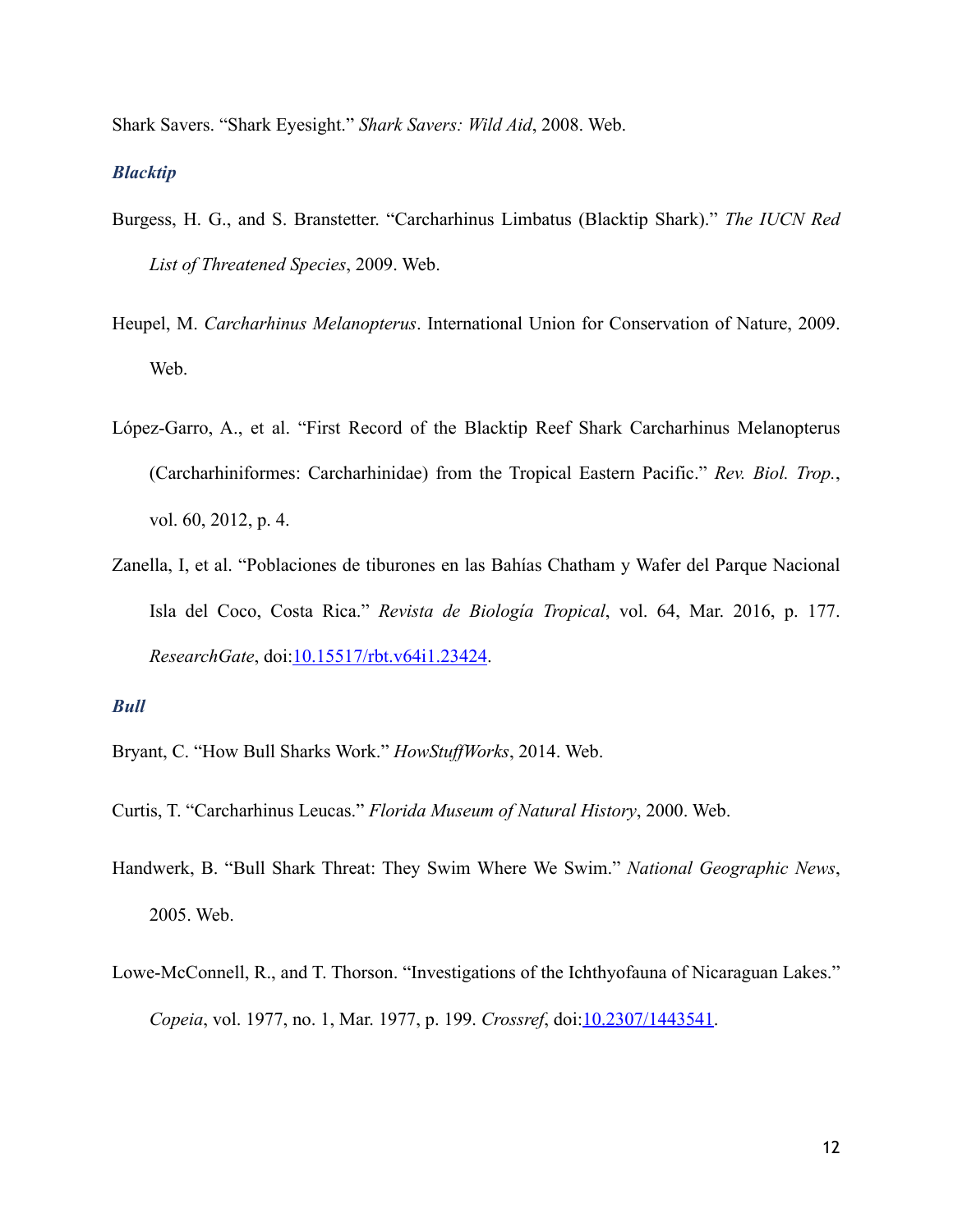Simpfendorfer, C., and G. Burgess. *Carcharhinus Leucas*. International Union for Conservation of Nature, 2009. Web.

#### <span id="page-12-0"></span>*Galapagos*

Bennett, M. B., et al. *Carcharhinus Galapagensis:* International Union for Conservation of Nature, 2003. Web.

Bester, C. "Carcharhinus Galapagensis." *Florida Museum of Natural History*, 2006. Web.

GCT. "Galapagos Shark." *Galapagos Conservation Trust*, 2016. Web.

# <span id="page-12-1"></span>*Hammerhead*

Baum, J., et al. *Sphyrna Lewini*. International Union for Conservation of Nature, 2007. Web.

Bester, C. "Sphyrna Lewini." *Florida Museum of Natural History*, 2017. Web.

- Bessudo, S., et al. "Residency of the Scalloped Hammerhead Shark (Sphyrna Lewini) at Malpelo Island and Evidence of Migration to Other Islands in the Eastern Tropical Pacific." *Environmental Biology of Fishes*, vol. 91, no. 2, June 2011, pp. 165–76. *Crossref*, doi: [10.1007/s10641-011-9769-3.](https://doi.org/10.1007/s10641-011-9769-3)
- Klimley, A.P. *The Secret Life of Sharks: A Leading Marine Biologist Reveals the Mysteries of Shark Behavior*. Simon & Schuster, 2003.
- Lowe, C.G. "Bioenergetics of Free-Ranging Juvenile Scalloped Hammerhead Sharks (Sphyrna Lewini) in Kāne'ohe Bay, Ō'ahu, HI." *Journal of Experimental Marine Biology and Ecology*, vol. 278, no. 2, Oct. 2002, pp. 141–56. *Crossref*, doi:[10.1016/](https://doi.org/10.1016/S0022-0981(02)00331-3) [S0022-0981\(02\)00331-3.](https://doi.org/10.1016/S0022-0981(02)00331-3)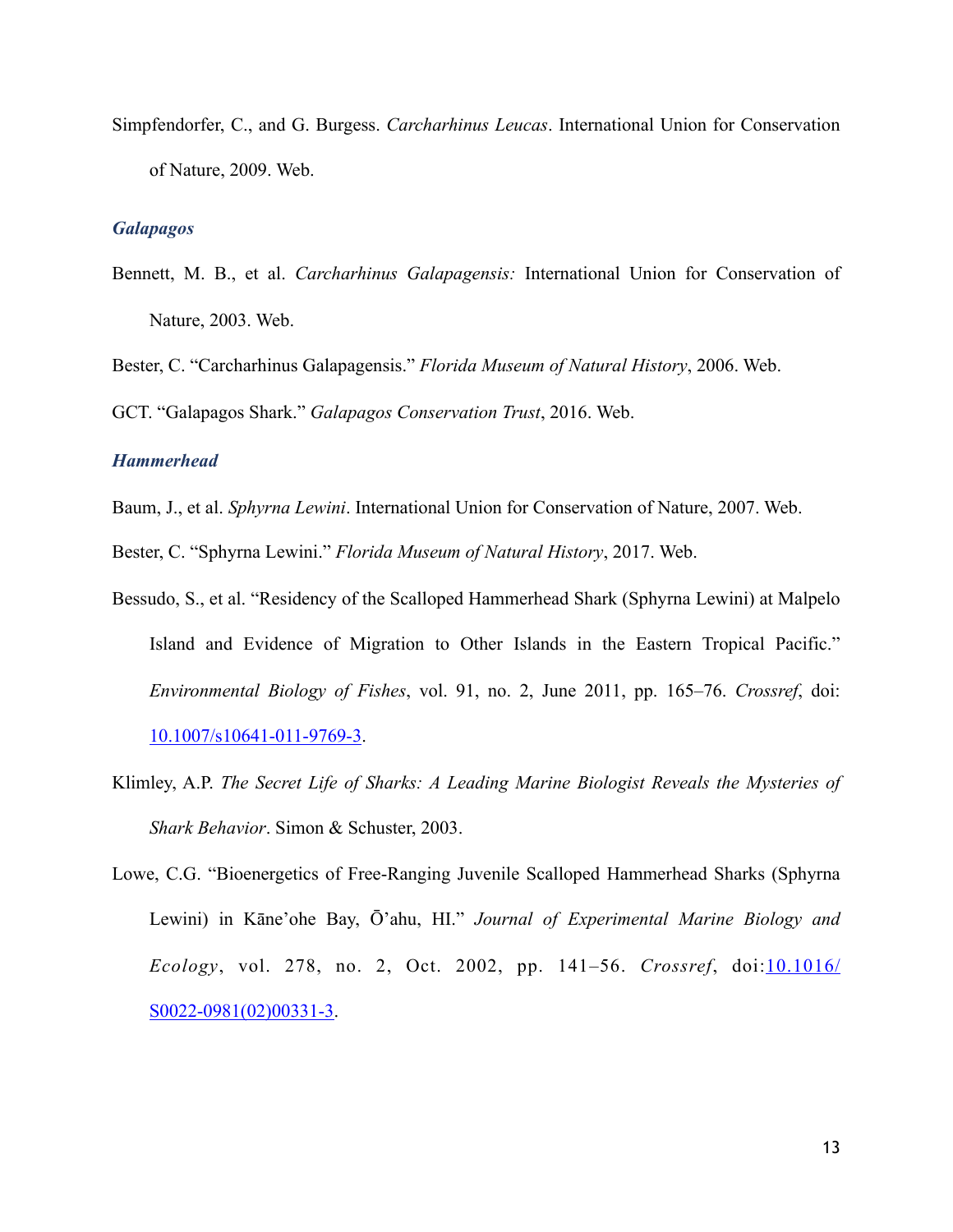- Lowe, C.G. "Metabolic Rates of Juvenile Scalloped Hammerhead Sharks (Sphyrna Lewini)." *Marine Biology*, vol. 139, no. 3, Sept. 2001, pp. 447–53. *Crossref*, doi:[10.1007/](https://doi.org/10.1007/s002270100585) [s002270100585.](https://doi.org/10.1007/s002270100585)
- Meyer, C., et al. "Sharks Can Detect Changes in the Geomagnetic Field." *Journal of the Royal Society Interface*, vol. 2, no. 2, 2005, pp. 129–30. *PubMed Central*, doi:[10.1098/rsif.](https://doi.org/10.1098/rsif.2004.0021) [2004.0021](https://doi.org/10.1098/rsif.2004.0021).
- Miller, M. H., et al. "Status Review Report: Great Hammerhead Shark (Sphyrna Mokarran)." *NOAA Institutional Repository*, 2014. Web.
- Peña Herrera, C., et al. "Hammerhead Sharks of Galapagos: Their Behavior and Migratory Patterns." *Galapagos Report*, 2010, pp. 64–69.
- Prus, K. "Behavior and Conservation of Scalloped Hammerheads (Sphyrna Lewini) in the Eastern Tropical Pacific." *Pacific University*, 2013, p. 43.

Ritter, E. "Fact Sheet: Scalloped Hammerhead Shark." *Shark Info*, 2016. Web.

# <span id="page-13-0"></span>*Nurses*

Carpenter, K.E. "Ginglymostoma Cirratum Summary Page." *FishBase*, 2005. Web.

Heist, E. J., et al. "Exact Enumeration of Sires in the Polyandrous Nurse Shark (Ginglymostoma Cirratum)." *Copeia*, vol. 2011, no. 4, 2011, pp. 539–44. *bioone.org (Atypon)*, doi:[10.1643/](https://doi.org/10.1643/CE-10-165) [CE-10-165](https://doi.org/10.1643/CE-10-165).

Martin, A. "Ginglymostoma Cirratum." *Florida Museum of Natural History*, 2005. Web.

Rosa, R. S., et al. *Ginglymostoma Cirratum*. International Union for Conservation of Nature, 2006. Web.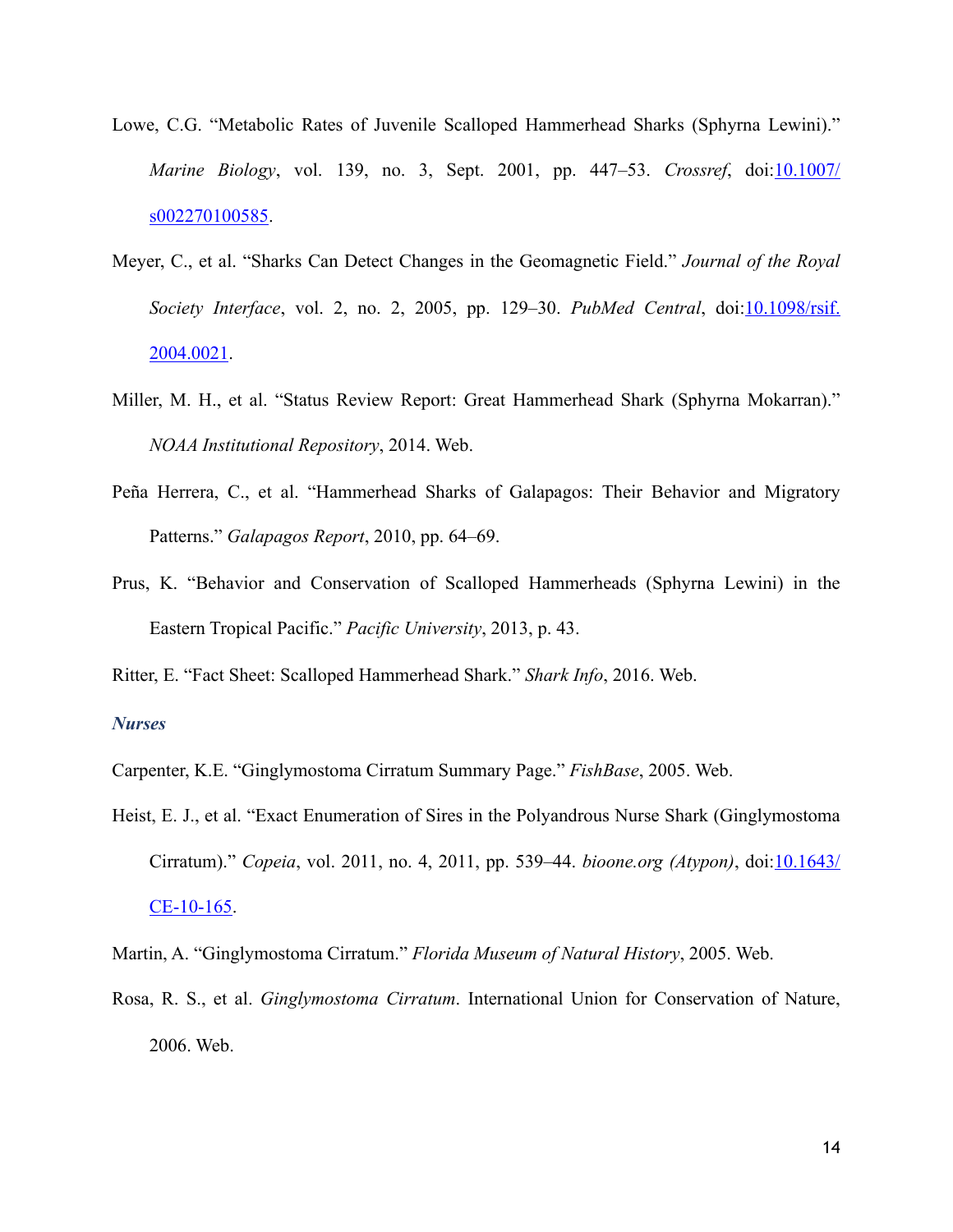## <span id="page-14-0"></span>*Prickly*

Castro, J. I. *The Sharks of North American Waters*. Texas A&M University Press, 1996.

- Long, D. J., et al. "Tropical Eastern Pacific Records of the Prickly Shark." *Pacific Science*, vol. 65, no. 4, Oct. 2011, pp. 433–40. *Crossref*, doi[:10.2984/65.4.433](https://doi.org/10.2984/65.4.433).
- Martin, A. "Echinorhiniformes: Bramble Sharks." *Biology of Sharks and Rays*, 2002. Web.
- Nakamura, I., et al. "Unexpected Positive Buoyancy in Deep Sea Sharks, Hexanchus Griseus, and a Echinorhinus Cookei." *PLOS ONE*, edited by David Mark Bailey, vol. 10, no. 6, 2015, p. e0127667. Web.
- Paul, L. *Echinorhinus Cookei*. International Union for Conservation of Nature, 2003. Web.

<span id="page-14-1"></span>*Silky* 

Castro, J. *The Sharks of North American Waters*. Texas A&M University Press, 1996.

DK. *Super Shark Encyclopedia*. Penguin, 2015.

- Gilbert, P., and D. Schlernitzauer. "The Placenta and Gravid Uterus of Carcharhinus Falciformis." *Copeia*, vol. 1966, no. 3, 1966, pp. 451–57. *JSTOR*, doi[:10.2307/1441064](https://doi.org/10.2307/1441064).
- Hoyos-Padilla, E., et al. "Reproductive Biology of the Silky Shark Carcharhinus Falciformis (Chondrichthyes: Carcharhinidae) off the West Coast of Baja California Sur, Mexico." *International Journal of Ichthyology*, vol. 18, no. 1, 2012, p. 10.
- Huber, D., and P.J. Motta. "Comparative Analysis of Methods for Determining Bite Force in the Spiny Dogfish Squalus Acanthias." *Journal of Experimental Zoology. Part A, Comparative Experimental Biology*, vol. 301, no. 1, Jan. 2004, pp. 26–37. *PubMed*, doi[:10.1002/jez.a.](https://doi.org/10.1002/jez.a.20003) [20003](https://doi.org/10.1002/jez.a.20003).

Knickle, C. "Carcharhinus Falciformis." *Florida Museum of Natural History*, 2014. Web.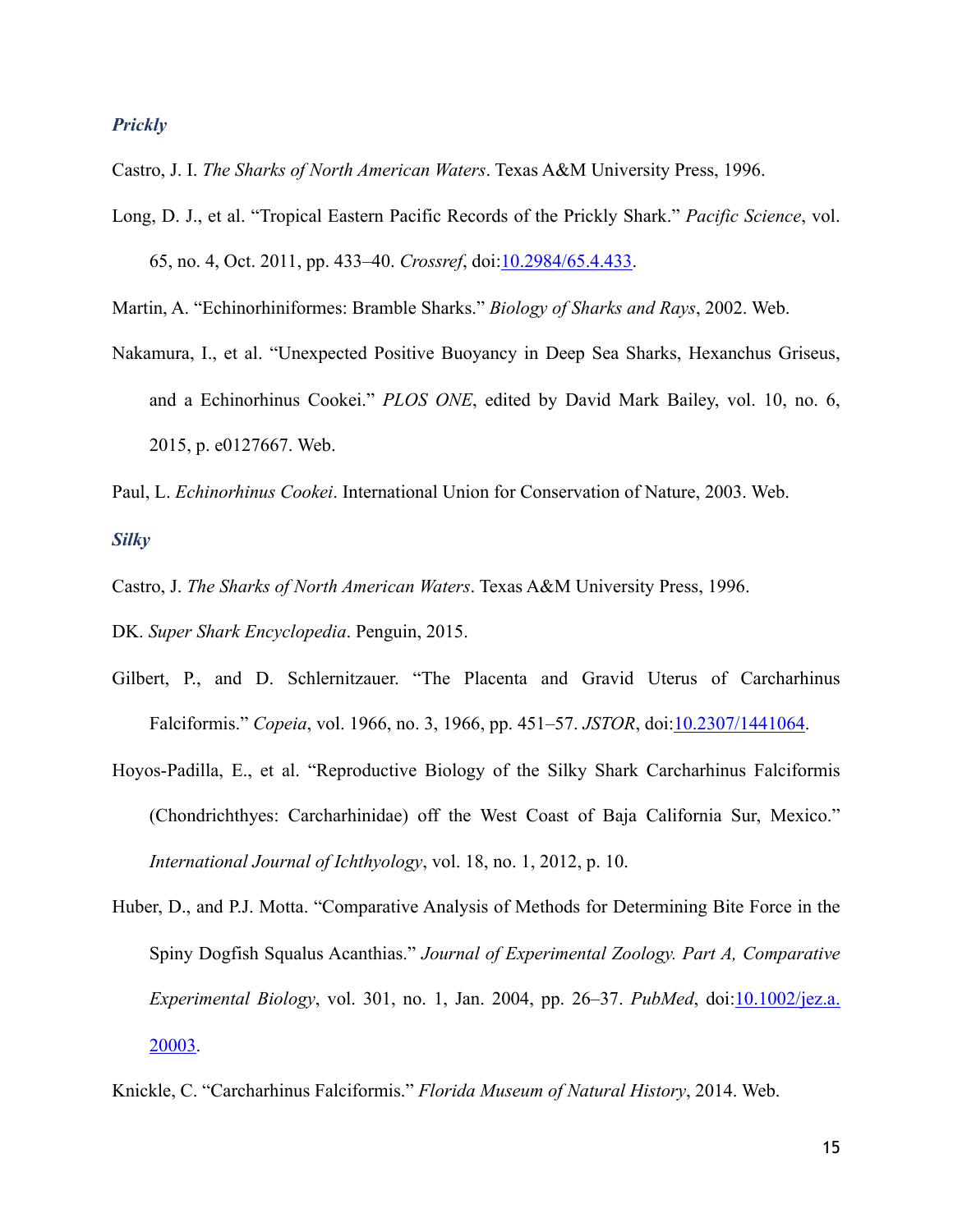Martin, A. "Open Ocean: Silky Shark." *Reef Quest Centre for Shark Research*, 2002. Web.

Myrberg, A, et al. "Effectiveness of Acoustic Signals in Attracting Epipelagic Sharks to an Underwater Sound Source." *Bulletin of Marine Science*, 1972, p. 24

NOVA. "Shark Attack!" *NOVA Online-PBS*, 2002. Web.

# <span id="page-15-0"></span>*Silvertip*

Grove, J., and R. Lavenberg. *The Fishes of the Galapagos Islands*. Stanford University Press, 1997.

#### <span id="page-15-1"></span>*Tiger*

- Carpenter, K.E., and S. Luna. "Galeocerdo Cuvier Summary Page." *Fish Base*, 2005. Web.
- Comstock, C. "Photos of the Sailor that an I-Banker found Inside a Shark." *Business Insider*, 2010. Web.
- Kidz Feed. "Tiger Shark Facts for Kids." *Animals Time*, 2014. Web.
- Knickle, C. "Galeocerdo Cuvier." *Florida Museum of Natural History*, 2010. Web.
- NOAA. "Lightning Strikes." *Florida Museum*, 2011. Web.
- Reader's Digest. *Sharks: Silent Hunters of the Deep*. Reader's Digest; Distributed by Random House, 1995.
- Tester, H, and T. Wright. "Body Found in Belly of Tiger Shark." *NBC 6 South Florida*, 10. Web.
- White, E., et al. "Shifting Elasmobranch Community Assemblage at Cocos Island-an Isolated Marine Protected Area: Elasmobranch Community Shifts." *Conservation Biology*, vol. 29, no. 4, Aug. 2015, pp. 1186–97. *Crossref*, doi:[10.1111/cobi.12478](https://doi.org/10.1111/cobi.12478).

# <span id="page-15-2"></span>*Whitetip*

Bester, C. "Triaenodon Obesus." *Florida Museum of Natural History*, 2005. Web.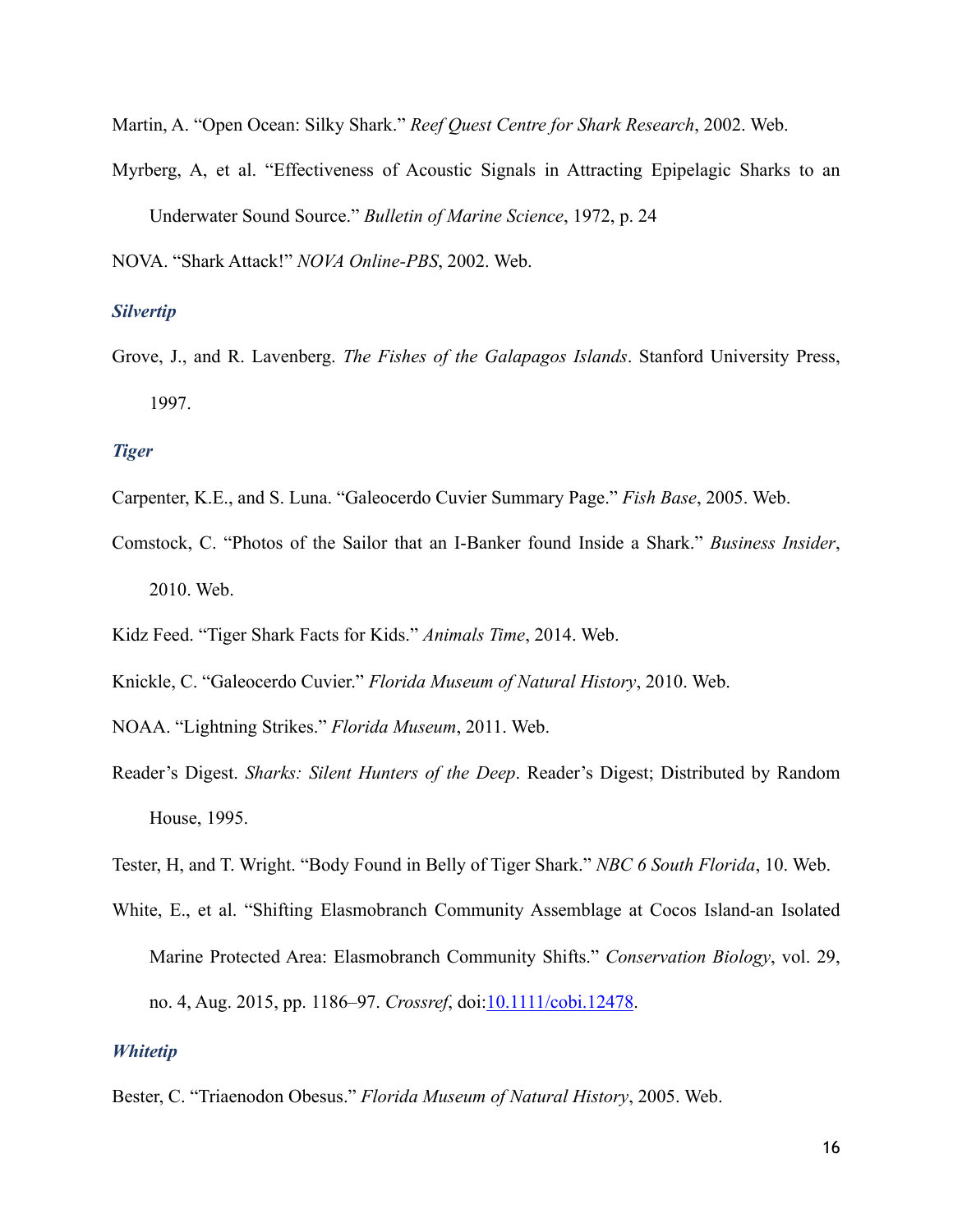Carpenter, K., Wiethuchter, A. "Triaenodon Obesus." *FishBase*, 2009. Web.

Martin, A. "Coral Reefs: Whitetip Reef Shark." *Biology of Sharks and Rays*, 2000. Web.

- Ritter, E.K. "Clasper Flaring: Maintenance Behavior, or a Normally Hidden Feature of Male Whitetip Reef Sharks, Triaenodon Obesus?" *The Open Fish Science Journal*, vol. 6, no. 1, Mar. 2013, pp. 10–12. *Crossref*, doi[:10.2174/1874401X01306010010](https://doi.org/10.2174/1874401X01306010010).
- Whitney, N. et al. "Use of an Acceleration Data Logger to Measure Diel Activity Patterns in Captive Whitetip Reef Sharks, *Triaenodon Obesus*." *Aquatic Living Resources*, vol. 20, no. 4, Oct. 2007, pp. 299–305. *Crossref*, doi[:10.1051/alr:2008006.](https://doi.org/10.1051/alr:2008006)
- Zanella, I, et al. "Abundancia, tamaño y estructura poblacional del tiburón punta blanca de Arrecife, Triaenodon Obesus (Carcharhiniformes: Carcharhinidae), en Bahía Chatham, Parque Nacional Isla del Coco, Costa Rica." *Rev. Biol. Trop.*, vol. 60, 2012, p. 8.

#### <span id="page-16-0"></span>*Whale*

Garrison, G. *Peces de la Isla del Coco*. Editorial INBio, 2005.

Georgia Aquarium. "Whale Shark." *Animal Guide- Georgia Aquarium*, 2010. Web.

Martin, C, and C. Knickle. "Rhincodon Typus." *Florida Museum of Natural History*, 2015. Web. National Geographic. "Whale Shark." *Animals*, 2010. Web.

- Soft Schools. "Whale Shark Facts." *Soft Schools*, 2006. Web.
- White, E.R., et al. "Shifting Elasmobranch Community Assemblage at Cocos Island-an Isolated Marine Protected Area: Elasmobranch Community Shifts." *Conservation Biology*, vol. 29, no. 4, Aug. 2015, pp. 1186–97. *Crossref*, doi:[10.1111/cobi.12478](https://doi.org/10.1111/cobi.12478).
- WWF. "Whale Shark." *World Wildlife Fund*, 2015. Web.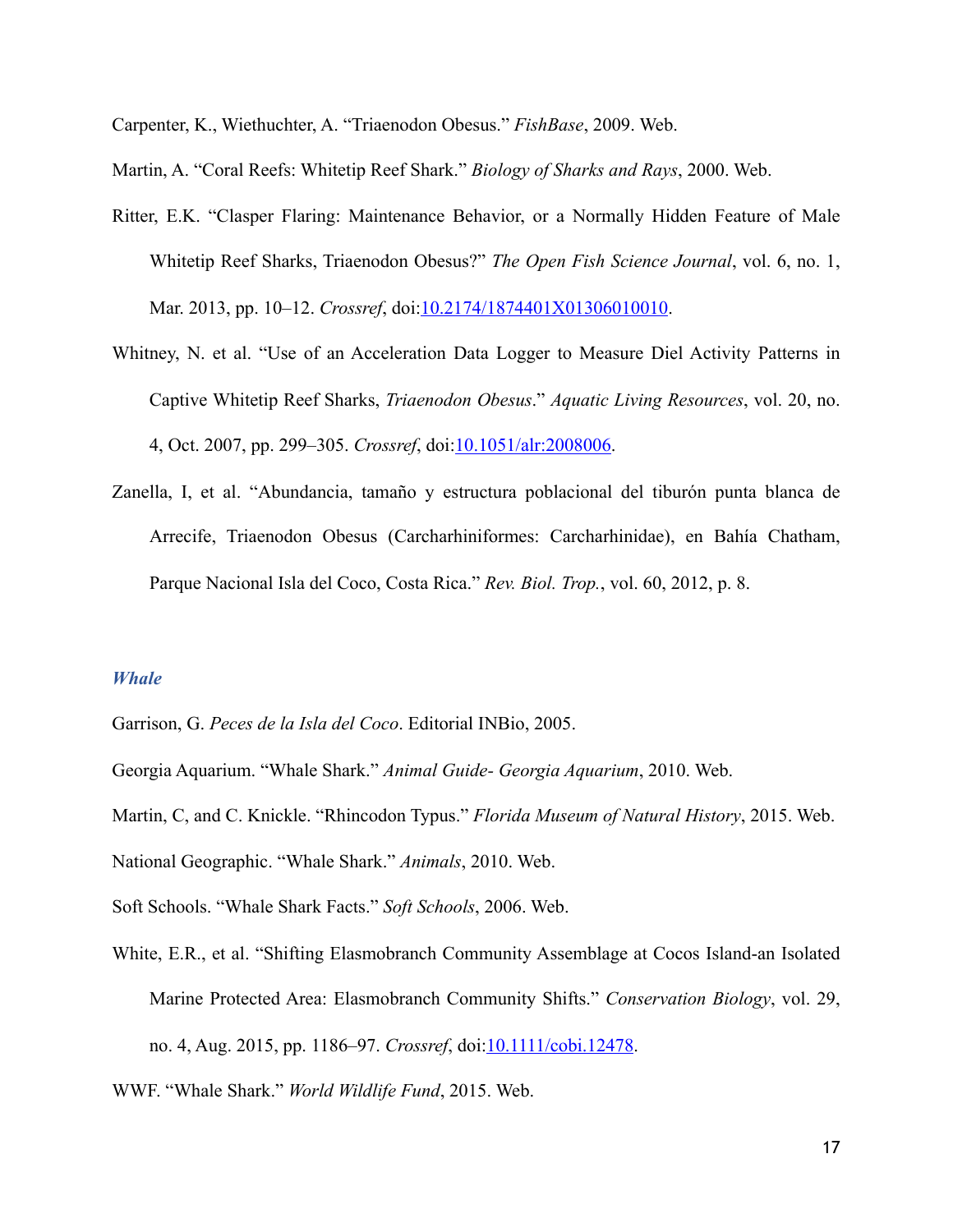#### <span id="page-17-0"></span>*Turtles*

Connecticut DEEP. "Leatherback Sea Turtle Fact Sheet." *Department of Energy & Environmental Protection*, 1997. Web.

Gaos, A., et al. *Hawksbill Turtles on the Pacific Coast of Costa Rica*. p. 2.

- Kelly, D. "The Functional Morphology of Penile Erection: Tissue Designs for Increasing and Maintaining Stiffness." *Integrative and Comparative Biology*, vol. 42, no. 2, 2002, pp. 216– 21, doi:[10.1093/icb/42.2.216.](https://doi.org/10.1093/icb/42.2.216)
- Mortimer, J. A., and M. Donnelly. *Eretmochelys Imbricata*. International Union for Conservation of Nature, 2008. *Crossref*, doi:[10.2305/IUCN.UK.2008.RLTS.T8005A12881238.en](https://doi.org/10.2305/IUCN.UK.2008.RLTS.T8005A12881238.en).
- NG. "Olive Ridley Sea Turtle." *National Geographic*, 2010. Web.
- NWF. "Wildlife Guide." *National Wildlife Federation*, 2012. Web.
- Neeman, N., et al. "Nest Site Selection by Individual Leatherback Turtles (Dermochelys Coriacea, Testudines: Dermochelyidae) in Tortuguero, Caribbean Coast of Costa Rica." *Revista de Biología Tropical*, vol. 63, no. 2, 2015, pp. 491–500. *revistas.ucr.ac.cr*
- NOAA. "Species Information." *NOAA Fisheries, 2010*. Web.
- Piedra, R., et al. "Nesting of the Leatherback Turtle (Dermochelys Coriacea) from 1999–2000 Through 2003–2004 at Playa Langosta, Parque Nacional Marino Las Baulas de Guanacaste, Costa Rica." *Chelonian Conservation and Biology*, vol. 6, no. 1, May 2007, pp. 111–16. *bioone.org (Atypon)*. Web.
- STC. "Information About Sea Turtles" *Sea Turtle Conservancy*, 2010. Web.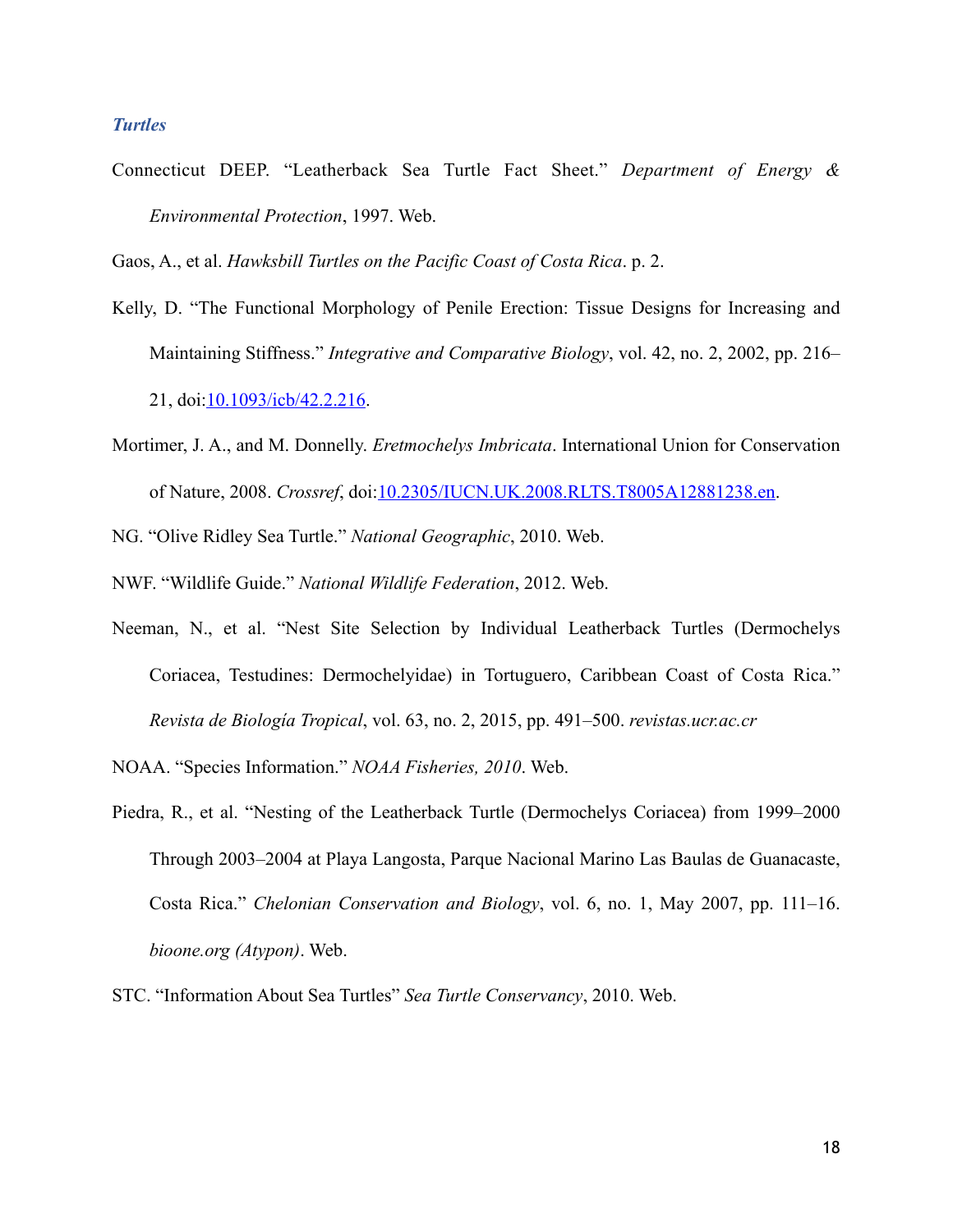- Troëng, S., et al. "Migration of Hawksbill Turtles *Eretmochelys Imbricata* from Tortuguero, Costa Rica." *Ecography*, vol. 28, no. 3, June 2005, pp. 394–402. *Crossref*, doi:[10.1111/j.](https://doi.org/10.1111/j.0906-7590.2005.04110.x) [0906-7590.2005.04110.x.](https://doi.org/10.1111/j.0906-7590.2005.04110.x)
- US FWS. "Sea Turtle Fact Sheet." *U S Fish & Wildlife Service's North Florida ESO Jacksonville*, 2012. Web.
- Valverde, R. A., et al. "Olive Ridley Mass Nesting Ecology and Egg Harvest at Ostional Beach, Costa Rica." *Chelonian Conservation and Biology*, vol. 11, no. 1, June 2012, pp. 1–11. *Crossref*, doi[:10.2744/CCB-0959.1](https://doi.org/10.2744/CCB-0959.1).
- Wallace, B. P., et al. *Dermochelys Coriacea*. International Union for Conservation of Nature, 2013. Web.
- Wyneken, J., et al. *The Biology of Sea Turtles*. CRC Press, 2013.

#### <span id="page-18-0"></span>*Turtles- National Parks*

- Costa Rica National Parks. "Las Baulas National Marine Park Costa Rica." *Las Baulas National Marine Park*, 1991. Web.
- Franke, J. *Costa Rica's National Parks and Preserves: A Visitor's Guide*. 2nd ed, The Mountaineers, 1999.
- Mora, A., et al. *Áreas Marinas Protegidas y Áreas Marinas de Uso Múltiple de Costa Rica. Notas Para Una Discusión*. 2006. Web.
- Neeman, N., et al. "Nest Site Selection by Individual Leatherback Turtles (Dermochelys Coriacea, Testudines: Dermochelyidae) in Tortuguero, Caribbean Coast of Costa Rica." *Rev. Biol. Trop.*, vol. 63, 2015, pp. 491–500.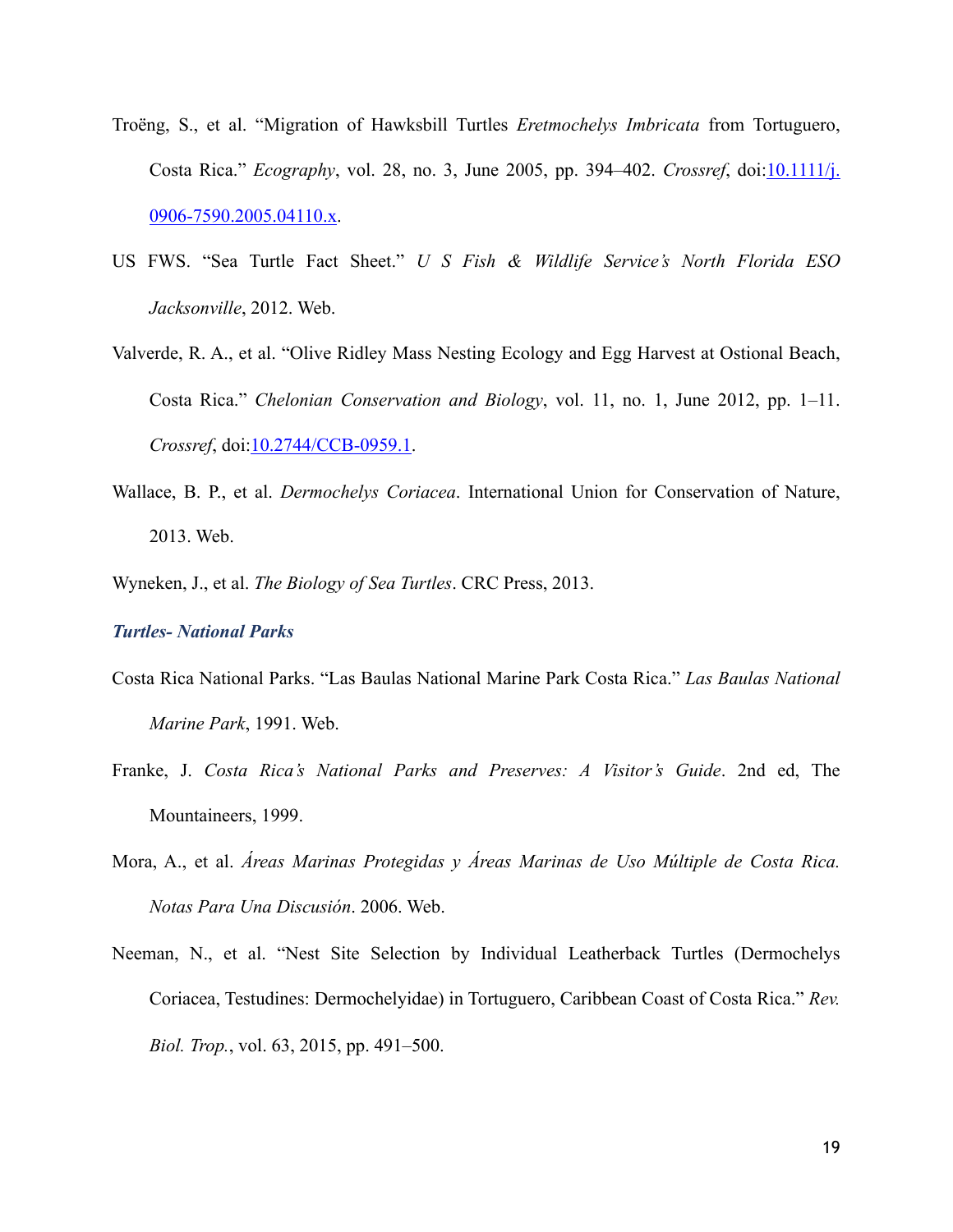Piedra, R., et al. "Nesting of the Leatherback Turtle (Dermochelys Coriacea) from 1999–2000 Through 2003–2004 at Playa Langosta, Parque Nacional Marino Las Baulas de Guanacaste, Costa Rica." *Chelonian Conservation and Biology*, vol. 6, no. 1, May 2007, pp. 111–16. *bioone.org (Atypon)*

## <span id="page-19-0"></span>*Whales & Dolphins*

- Acevedo-Gutiérrez, A., et al. "Social Interactions between Tucuxis and Bottlenose Dolphins in Gandoca-Manzanillo, Costa Rica." *Latin American Journal of Aquatic Mammals*, vol. 4, no. 1, June 2005. *Crossref*, doi[:10.5597/lajam00069](https://doi.org/10.5597/lajam00069).
- BBC. "Blue Whale." *BBC Nature*, 2008. Web.
- Blain, L. "Bumpy Whale Fins Set to Spark a Revolution in Aerodynamics." *New Atlas*, 2008. Web.
- Calambokidis, J., et al. "Migratory Destinations of Humpback Whales That Feed off California, Oregon and Washington." *Marine Ecology Progress Series*, vol. 192, 2000, pp. 295–304. *Crossref*, doi[:10.3354/meps192295.](https://doi.org/10.3354/meps192295)
- MC. "Blue Whale." *The Marine Mammal Center*, 2016. Web.
- Culik, B. "Odontocetes the Toothed Whales." *Convention on the Conservation of Migratory Species of Wild Animals*, 2011. Web.

Davies, E. "Whales Feed with 'Tangled Hair Net.'" *BBC Nature*, 2013. Web.

- Douglas, A., et al. "False Killer Whales Show Fidelity to Costa Rican Waters." *Marine Mammal Science*, vol. 13, 1997, pp. 307–14.
- Environmental Conservation Online System. "Species Profile" *US Fish & Wildlife Services*, 2015. Web.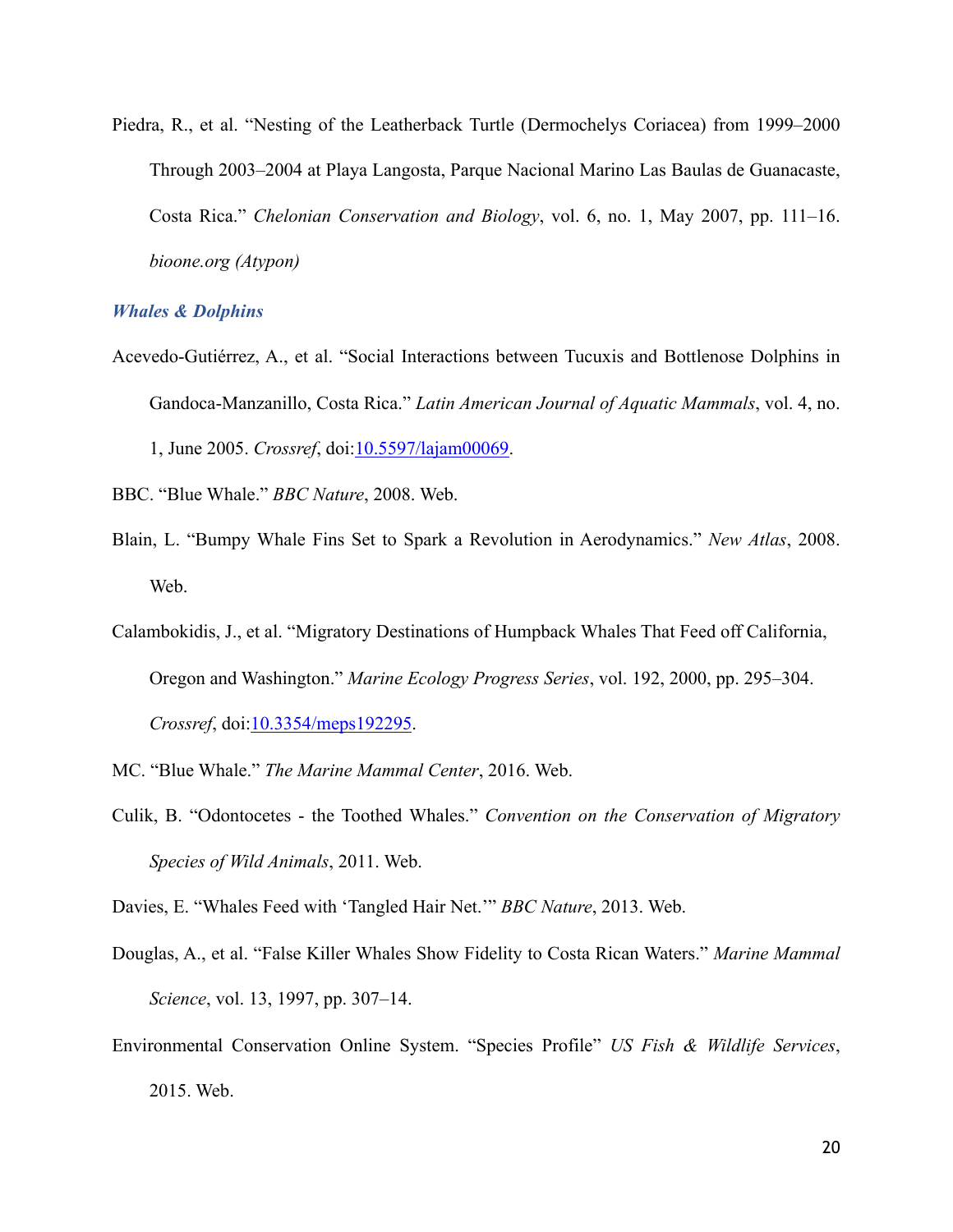Fish, F. "The Tubercles on Humpback Whales' Flippers: Application of Bio-Inspired Technology." *Integrative and Comparative Biology*, vol. 51, no. 1, July 2011, pp. 203–13. *academic.oup.com*, doi:[10.1093/icb/icr016.](https://doi.org/10.1093/icb/icr016)

Frizzelle, C. "The Fight to Free Lolita." *The Stranger*, 2015. Web.

Garcia, C., and S. M. Dawson. "Distribution of Pantropical Spotted Dolphins in Pacific Coastal Waters of Panama." *Latin American Journal of Aquatic Mammals*, vol. 2, no. 1, June 2003. *Crossref*, doi[:10.5597/lajam00028](https://doi.org/10.5597/lajam00028).

Gill, A. "How Whales Open Their Huge Mouths." *BBC Nature*, 2012. Web.

- Glanfield, E. "Huge Humpback Whale Spotted 'bubble Feeding' off Alaskan Dock." *Mail Online*, 2016. Web.
- Justin, G. "Unsolved Mystery: What Are Those Weird Bumps on the Heads of Humpback Whales?" *Earth Touch News Network*, 2014. Web.
- MBA. "Blue Whale, Open Waters, Marine Mammals, Balaenoptera Musculus at the Monterey Bay Aquarium." *Monterey Bay Aquarium*, 2015. Web.
- NG. "Orca (Killer Whale)." *National Geographic*. Web.

- NOAA. "Humpback Whale-Megaptera Novaeangliae." *NOAA Fisheries*, 2017. Web.
- Reilly, S. B., et al. *Megaptera Novaeangliae*. International Union for Conservation of Nature, 2008. *Crossref*, doi[:10.2305/IUCN.UK.2008.RLTS.T13006A3405371.en.](https://doi.org/10.2305/IUCN.UK.2008.RLTS.T13006A3405371.en)
- Stack, S. "Hairy Humpback Whales." *Beyond the Breach Presented by Pacific Whale Foundation*, 2015. Web.

National Marine Fisheries Service. "Wayback Machine." *Way Back Machine*, 2008. Web.